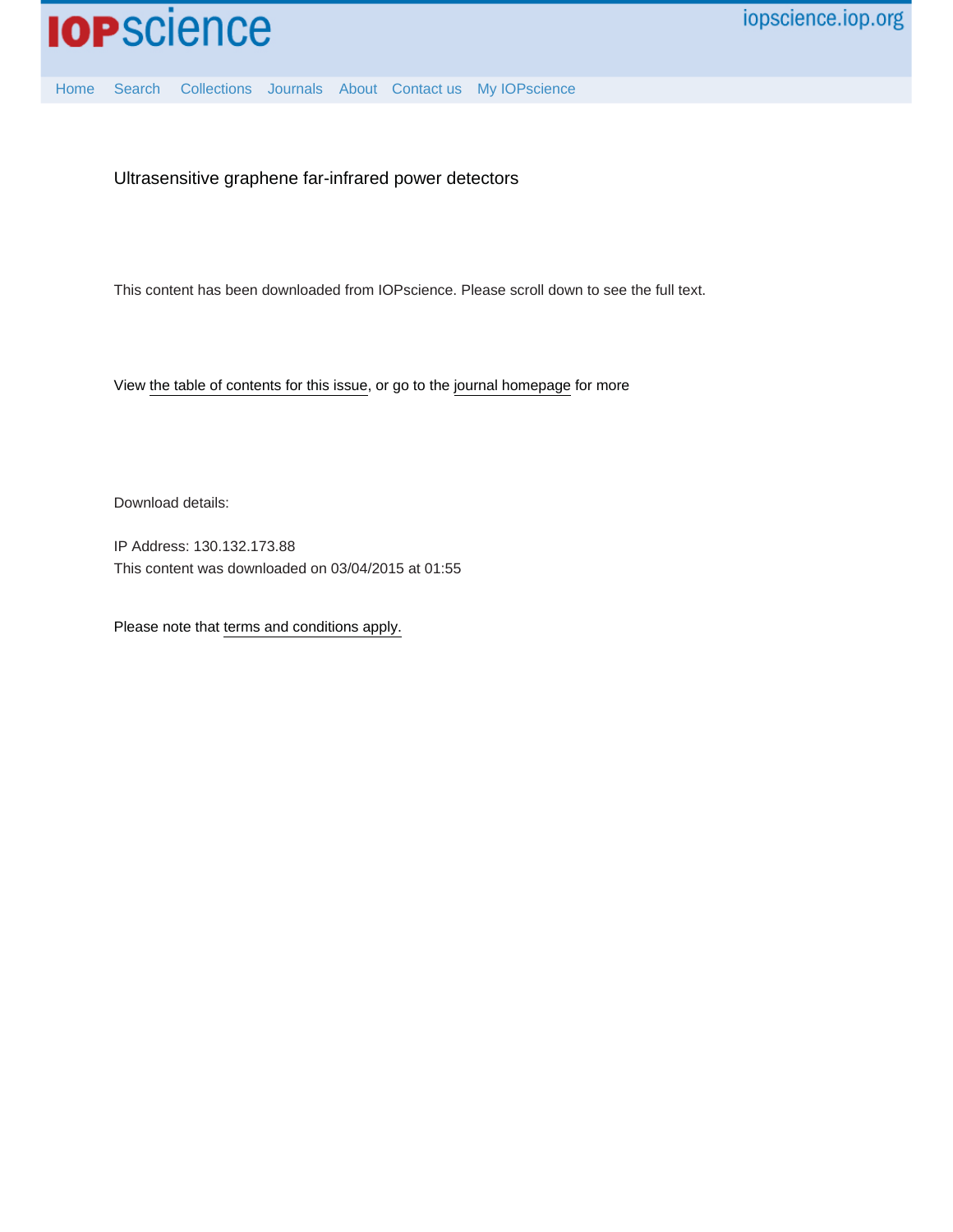# **Ultrasensitive graphene far-infrared power detectors**

**C B McKitterick**1,2**, D E Prober**1,2**, H Vora**<sup>3</sup> **and X Du**<sup>3</sup>

<sup>1</sup> Department of Physics, Yale University, New Haven, CT 06520, USA

<sup>2</sup> Department of Applied Physics, Yale University, New Haven, CT 06520, USA

<sup>3</sup> Department of Physics, Stony Brook University, Stony Brook, NY 11790, USA

E-mail: daniel.prober@yale.edu

Received 8 January 2015, revised 23 February 2015 Accepted for publication 25 February 2015 Published 2 April 2015



#### **Abstract**

We describe the properties of ultrasensitive graphene photon detectors for use in the far-infrared/terahertz spectral region and present theoretical predictions for their power detection sensitivity. These predictions are based on two graphene contacting schemes with superconducting contacts: contacts with a thin insulating barrier, and direct superconducting contacts. To quantitatively assess these predictions, we perform thermal measurements of graphene at low temperatures and analyse them to extract information on electron–phonon cooling in graphene. These new results for the electron–phonon cooling channel allow reliable prediction of the noise equivalent power (NEP) that can be expected from an optimized graphene detector, using measurement of the Johnson noise emission as the thermometry method. We find that an NEP of  $2 \times 10^{-19}$  W Hz<sup>-1/2</sup> should be achievable under certain biasing conditions with an ideal device.

Keywords: far-infrared, terahertz, photodetector, NEP, Johnson noise, graphene

(Some figures may appear in colour only in the online journal)

# **1. Introduction**

Graphene—the two-dimensional form of graphite, has provided new opportunities for novel devices and for fundamental physics studies. With its small number of conduction electrons ( $n \sim 10^{10} - 10^{13}$  cm<sup>-2</sup>), graphene has been explored as a sensitive detector of photons from millimetre/far-infrared wavelengths through the visible region of the spectrum. The detection mechanisms and important areas of application vary with the wavelength being considered. Visible/near-IR photon detection has been explored in theory and in experiment [1–5]. Detection in the far-IR/ THz region (referred to below as THz region) has been studied at relatively large power [6–10] and previous studies have provided theoretical predictions for low power [11–17].

The focus of this paper is the detection of THz/far-IR photons at extremely low power, requiring the highest sensitivity. Potential applications include space-based astronomy observations and solid-state physics studies at very low temperatures [18–20]. The mechanisms of very sensitive THz detection differ from those for near-IR and visible photons and for large THz power, where photo-electrothermal effects can be employed effectively. At low excitation energies and temperatures  $T < 1$  K, which are necessary to achieve the required sensitivity, the electrothermal coefficients become very small. Thus, we investigate ultrasensitive THz detection at low temperatures by using the heating of a graphene electron system from incident THz radiation, and detection of the resulting temperature rise. The temperature rise can be detected using the change in emitted Johnson noise, or the change of the resistance of superconducting (SC) tunnel barrier contacts.

In this paper we outline the main requirements and constraints for an ultrasensitive graphene thermal photodetector in the THz spectral region. We describe our experiments that characterize graphene devices with metallic direct contacts. In addition, we describe the expected device performance with SC tunnel contacts. The readout mechanisms that can be used with these contacts include a resistive readout (for tunnel contacts only) and a Johnson noise readout. We also describe our recent experiments that determine the strength of the electron– phonon coupling, which controls the thermal conductance and the ultimate detector sensitivity. With these data we predict the expected performance as a THz power detector.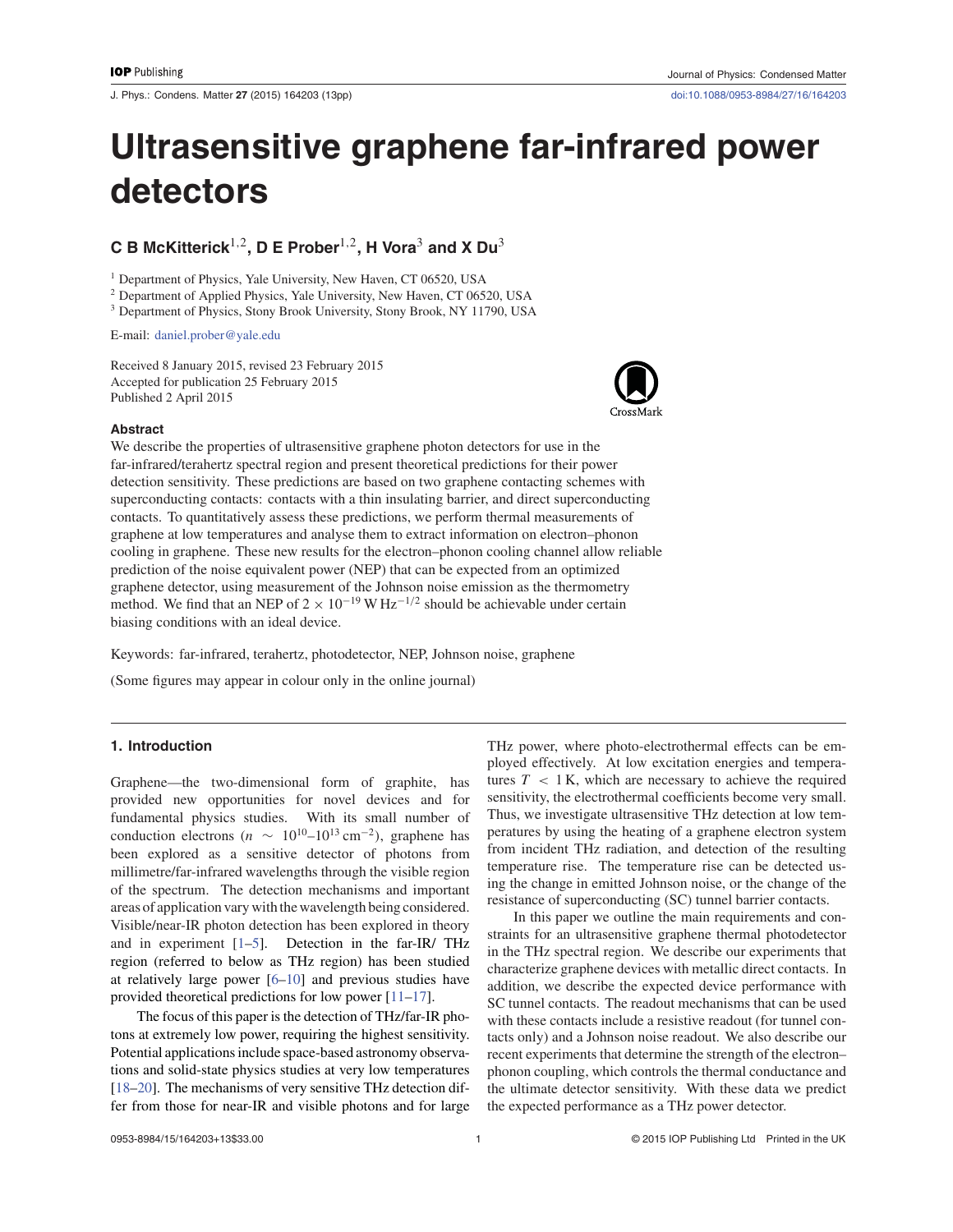

**Figure 1.** Schematic of the thermal photon detection process  $(a)$  and antenna coupled graphene device  $(b)$ . To couple efficiently to THz photons, the antenna's linear dimensions will need to be  $\sim$ 100 µm.

## 1.1. Device physics

For ultrasensitive detection in the THz/far-IR region, operation at low temperature  $(\leq 1)$  is essential. Here we develop the engineering and sensitivity requirements for a graphene detector and treat the physics requirements and constraints. With very low average power, as envisioned in the astronomy applications (e.g.  $P = 0.1{\text -}100 \text{ aW}$ ), the arrival rate of THz photons is approximately  $10^2-10^5$  s<sup>-1</sup>. In this paper we treat the issues of measuring single THz photons and of measuring the power of a very weak incident photon flux. Single photon counting with graphene has been treated in recent papers [11–15], and might be employed, but only if graphene had the extremely small thermal conductance below 1 K which has been extrapolated in a previous study [21]. Our recent experiments, and most others described later, find a much larger extrapolated thermal conductance. This larger thermal conductance leads to a diminished device performance as shown in section 4. We consider the use of graphene to measure the average power over a time (on the order of 1 s). This has relaxed sensitivity requirements compared to singlephoton counting. We find that the graphene device does show promise for this mode of power detection.

The design considerations for the graphene electron physics follow from the above specifications. The dominant absorption mechanism for the anticipated electron densities is Drude absorption for frequencies up to a few THz [22]. With a device resistance that matches the impedance of the antenna (see figure 1), full absorption can occur. This contrasts with the much weaker absorption of monolayer graphene at mid-IR wavelengths,  $\leq 2\%$  [23]. We consider the response to individual photons, since the arrival rate ( $\leq 10^5$  s<sup>−1</sup>) is less<br>than the inverse decay time (10<sup>6</sup> s<sup>−1</sup>). An absorbed THz photon than the inverse decay time ( $10^6$  s<sup>-1</sup>). An absorbed THz photon initially creates one excited internal photoelectron, which rapidly shares its energy with the other electrons to produce an elevated initial electron temperature  $T_i = T_0 + \Delta T_i$ ;  $T_0$  is the hase (quiescent) temperature. We describe this process with base (quiescent) temperature. We describe this process with the simple model of figure 1. The initial electron–electron sharing of the energy is quite rapid [24–26], and occurs more rapidly than phonon emission. The subsequent decay from  $T_i$  back towards  $T_0$  is slower, on the order of 1  $\mu$ s. We first treat the simplest case: the nearly linear regime where  $\Delta T_i < T_0$ .<br>If all the photon energy goes into electron thermal excitations If all the photon energy goes into electron thermal excitations, then

$$
\Delta T_{\rm i} = E/C,\tag{1.1}
$$

With E the photon energy ( $E \approx 7 \times 10^{-22}$  J for 1 THz) and C<br>the heat canacity of the graphene, which is proportional to the the heat capacity of the graphene, which is proportional to the graphene area.

After photon absorption, the excess temperature decays as  $\Delta T$  (t) =  $\Delta T_i e^{-t/\tau}$  with a thermal relaxation time

$$
\tau = \frac{C}{G}.\tag{1.2}
$$

G is the total thermal conductance seen by the graphene electron system [27]. The thermal relaxation time is the signal averaging time for single photon detection. In section 4.2, we predict that, for devices which remain approximately linear in device response,  $\tau \approx 2.5 \,\mu s$  at 50 mK. A longer relaxation time allows for the readout noise to be reduced through averaging, discussed in detail in sections 2.1 and 2.2. We will show there that a long relaxation time, and thus a small thermal conductance, is desirable to reduce the noise in the detector for both single-photon and power detection. The total thermal conductance arises from three cooling pathways. The electron system can relax back to the equilibrium temperature by the warm electrons (1) emitting phonons into the graphene  $(G<sub>eph</sub>)$ , (2) diffusing out the leads  $(G_{\text{diff}})$ , and (3) emitting blackbody radiation into the microwave environment  $(G_{photon})$ . These conductances are parallel channels and add linearly to give the total thermal conductance:

$$
G = G_{\text{eph}} + G_{\text{diff}} + G_{\text{photon}}.\tag{1.3}
$$

There are two detection modes that we consider in this paper: single-photon detection and power detection. A longer averaging time is used to measure the power of the incident photon flux. For this second application of measuring an incident power  $P$ , the time-average temperature rise is given by

$$
\Delta T = P/G,\tag{1.4}
$$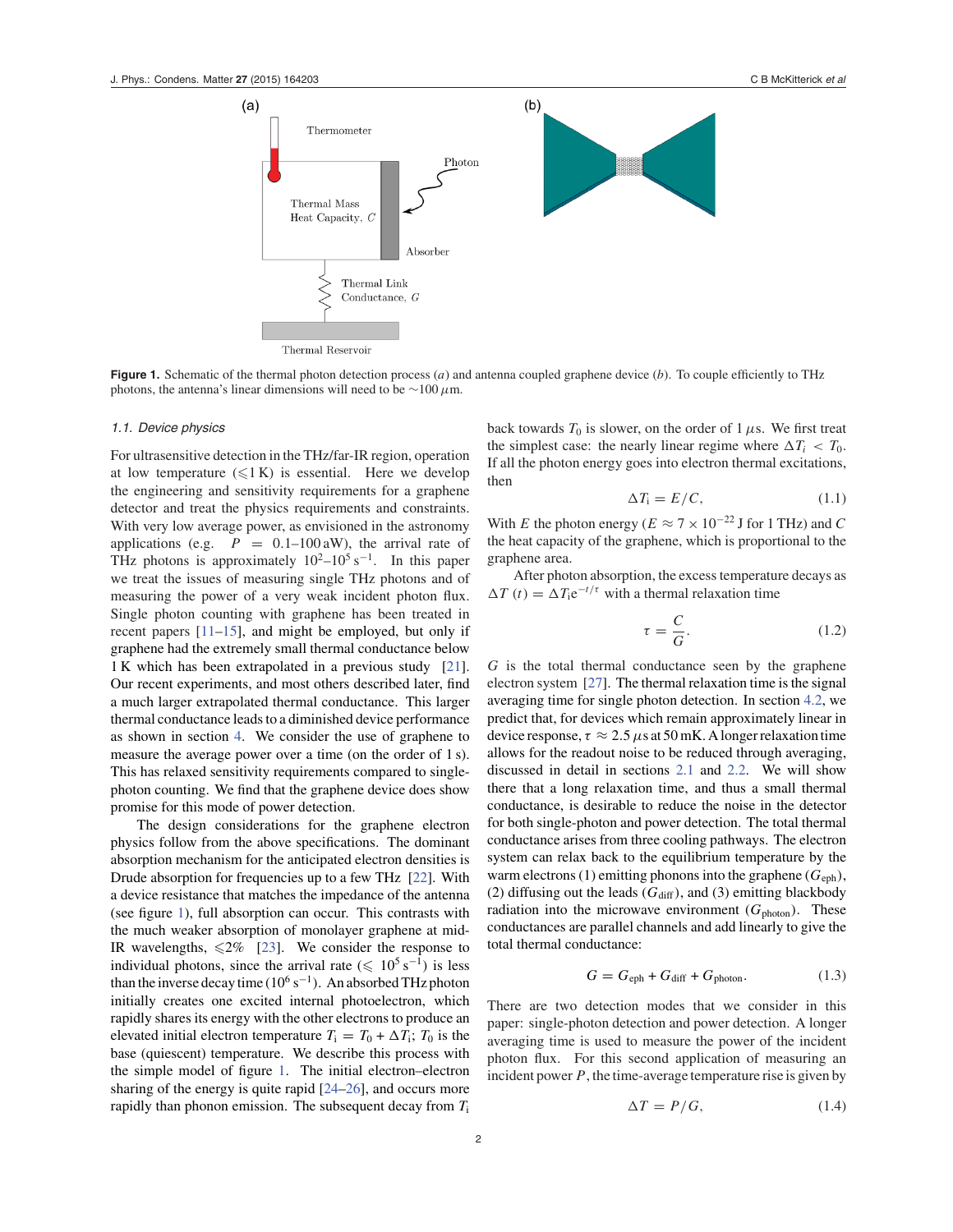where we again assume that  $\Delta T < T_i$  and G is the total thermal<br>conductance given above. For both single-photon detection conductance given above. For both single-photon detection and for power measurements, a smaller value of G increases the sensitivity of the detector. If the electrical contacts are a non-SC metal then  $G_{\text{diff}} \gg G_{\text{eph}}$ ,  $G_{\text{photon}}$  at the low temperatures necessary for the detection of THz photons. Thus, to retain the photon energy in the graphene electron system,  $G_{\text{diff}}$  should be minimized. A strategy that can make  $G<sub>diff</sub>$  small for the heated electron system is to employ SC contacts [28]. The energy  $\text{gap } \Delta$  of the SC contacts should be  $\Delta \gg k_B T$  so the electrons<br>which are excited due to the absorbed photon energy will be which are excited due to the absorbed photon energy will be strongly confined to the graphene [28], to slowly leak out via phonon or photon emission.

We discuss below experiments on graphene with two kinds of contacts to the SC wiring: (1) tunnelling contacts using a thin insulating layer, denoted SIN and (2) metallic direct contacts to the graphene, denoted SN. S is the superconductor, I the thin insulator (if present), and N the non-SC graphene. For SIN contacts, the low-frequency electrical resistance  $R(T)$  is large and depends exponentially on  $\Delta/k_B T$  at low bias voltage [28].<br>Measurement of the resistance change provides a convenient Measurement of the resistance change provides a convenient measure of the electron temperature change following photon absorption. On the other hand, we also consider the fact that the large dc resistance may cause a long electrical RC response time, due to the presence of parasitic capacitance (e.g. from the wiring and from other circuit components such as amplifiers). This can preclude single-photon detection if this electrical response time is longer than the time interval between photon absorption events. In addition,  $R(T)$  is strongly dependent on temperature; this limits the range of incident power for which the response is linear for power measurements.

SN contacts have low electrical resistance, but still give confinement of the heat in the graphene due to Andreev reflection [28]. Andreev reflection occurs at a clean interface between a superconductor with energy gap  $\Delta$  and<br>a normal metal (non-superconductor). At low energies (eV a normal metal (non-superconductor). At low energies ( $eV \ll$ superconductor can only happen if a pair of electrons, a  $(\Delta)$  transmission of charge from the normal metal to the Cooper pair, is created in the superconductor. That can occur via the Andreev reflection process [28] where a an electron excitation incident on the interface results in a hole excitation which is retro-reflected from the interface back into the normal metal. This transfers a charge of  $2e$  since the hole acts like a positive charge, but this process leaves an excitation in the normal metal. Thus, the entropy of the normal metal is not reduced by this process; heat which appears as electron and hole excitations does not leave the normal metal. Andreev reflection for a graphene-superconductor interface differs in some aspects [29], but the essential reasons for heat confinement in the graphene are the same.

We require that the spacing between the SC contacts be large enough that no Josephson pair current develops. If a Josephson current were present, a finite bias current would be required to develop a finite output voltage. The resulting power dissipation would be excessive [30]. For the SN contact we can employ a Johnson-noise thermometry (JNT) readout, discussed below. This JNT readout has potential for microwave multiplexing of multiple pixels [12]. The JNT readout can also be used with the SIN contact, if the junction electrical capacitance is large enough to allow efficient coupling out of the emitted Johnson noise.

A contacting method which could be employed, but has not been studied for graphene, is the use of an insulating (nontunnelling) contact which has sufficient electrical capacitance to couple in the THz photons efficiently [31], and to couple out the microwave Johnson noise emission. The Johnson noise readout does not require a dc connection, nor dc bias current. The choice of preferred contact, SIN, SN, or capacitive, will be determined by the feasibility of fabrication, readout amplifier, and methods of multiplexing many pixels of graphene detectors.

In this review we will describe the methods of detection for a detector with SN contacts using JNT and a detector with SIN contacts using the resistance of the tunnel barrier contacts to measure electron temperature. We will demonstrate that both methods depend critically on having a small value of  $G_{\text{eph}}$ . The electron–phonon thermal conductance is determined by the deformation potential D, an intrinsic parameter of graphene. Our present measurements determine the value of  $G_{\text{eph}}$  and thus the deformation potential. Using these measurements, we will present predictions of device performance for both measurement schemes.

### **2. Detector operation**

For ultrasensitive detection of THz photons, it is desirable to operate at low temperatures ( $\leq 1$  K). At these temperatures, graphene's electrical resistance is insensitive to temperature changes [32]. We discuss two distinct thermometry methods for measuring the electron temperature and their implications for device sensitivity. The first we will consider measures the emitted Johnson noise of the device to determine the electron temperature. The Johnson noise is the blackbody power emitted from the device. The power emitted into an impedance-matched load is given by the one-dimensional blackbody formula,

$$
P_{\mathbf{J}} = \int_{f_1}^{f_2} \frac{hf}{e^{\frac{hf}{k_{\mathbf{B}}T}} - 1} \mathbf{d}f. \tag{2.1}
$$

Here  $B = f_2 - f_1$  is the measurement bandwidth and T is the temperature of the electron system. We assume that the noise is coupled out only in this band B. For frequencies and temperatures where  $hf \ll k_B T$ , (2.1) has the limiting form  $P_J = k_B B T$ , and is a simple linear function of temperature. We may therefore use the measured power  $P_J$  as a thermometer for the electron system.

Alternatively, SC tunnel junction contacts on the graphene yield a dc resistance that is strongly temperature dependent [28]. In such tunnelling junctions, the electrical conductance,  $1/R(T)$ , depends on the tunnelling probability of the thermally excited charge carriers in the graphene through the tunnel barrier into the superconductor contacts. Only those electrons in the graphene with energy  $E > \Delta$  can tunnel;  $\Delta$ <br>is the SC energy gap of the contacts. As a result, for an ideal is the SC energy gap of the contacts. As a result, for an ideal SIN tunnel junction, the tunnelling resistance at a dc voltage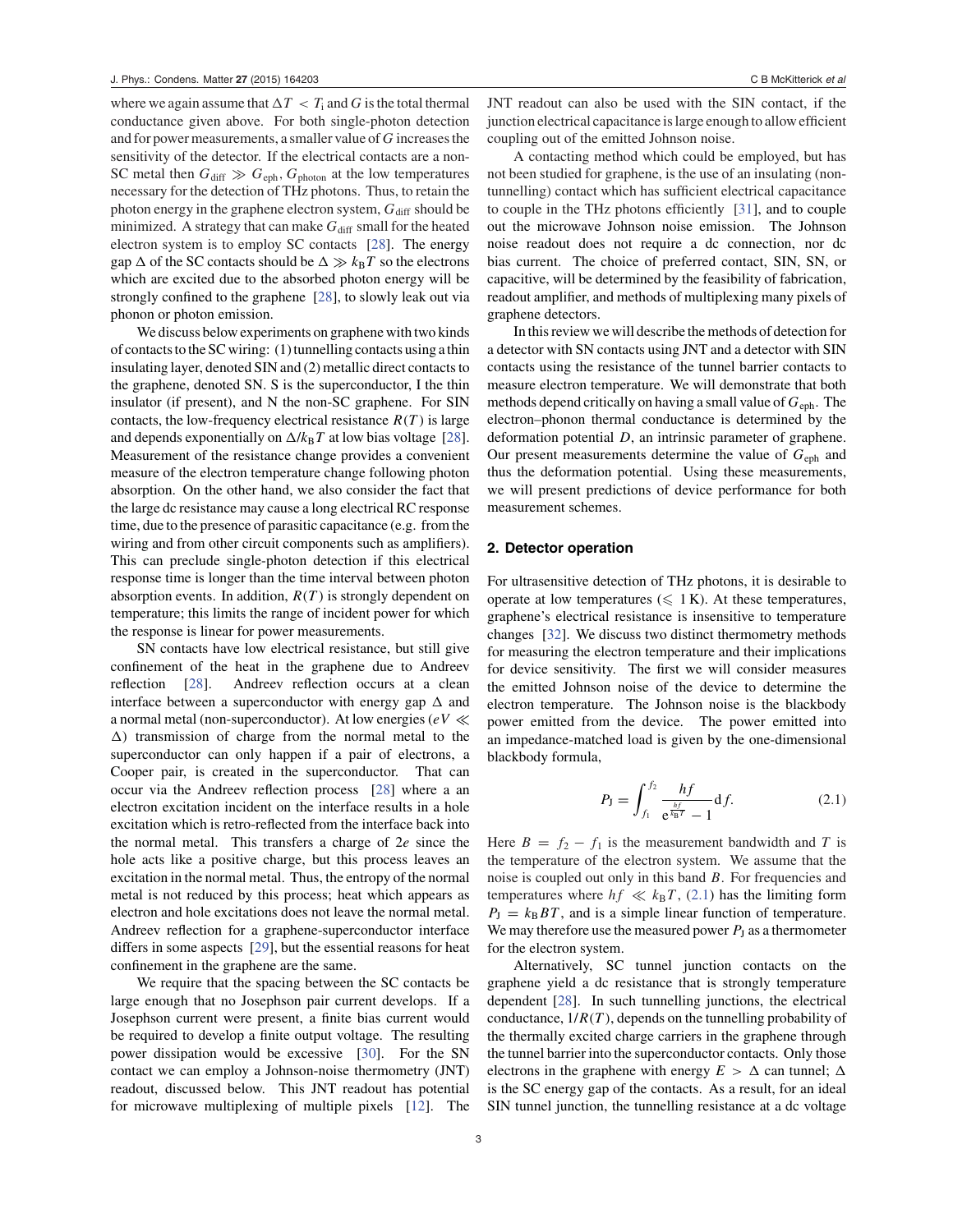$|V| \ll k_B T/e$  is given by  $R(T) = R_0 \exp(\Delta/k_B T)$ , where  $R_0$ <br>is the normal state (above T) tunneling resistance. With SIN is the normal state (above  $T_c$ ) tunneling resistance. With SIN contacts, the sharp change in device resistance as a function of temperature can serve as a thermometer for the graphene electron temperature. A bias current or voltage is required, as discussed in section 2.2.

# 2.1. Johnson noise thermometry

Accurately measuring the device temperature using a Johnsonnoise thermometer requires consideration of many parameters. Optimal performance will be achieved only through careful choice of device size, measurement readout frequency, and measurement bandwidth. We treated these considerations carefully for single-photon detection in a previous study [11], so we discuss them here only briefly. In this discussion, there are two sources of noise that we focus on: intrinsic energy fluctuations of the device, and apparent temperature fluctuations due to inaccuracy in measuring the emitted microwave power to determine the temperature. Exchange of phonons and photons between the graphene and the bath lead to effective rms device temperature fluctuations in a time  $\tau$  given by [33]

$$
\delta T_{\text{intr}} = \sqrt{k_{\text{B}} T_0^2 / C (T_0)},
$$
\n(2.2)

when the device is in equilibrium at a temperature  $T_0$ . In this expression,  $T_0$  is the quiescent temperature of the device (the bath temperature) and  $C(T) = \gamma A T$  is the graphene heat capacity;  $\gamma$  is the specific heat coefficient [34] and A is the device area. The readout noise is determined by the amplifier noise temperature  $T_A$ , the measurement bandwidth B, and the detection time  $\tau$  (the thermal relaxation time if considering single photon detection) [11] and is given by the Dicke radiometer formula [35]:

$$
\delta T_{\text{readout}} = \frac{T_{\text{A}} + T_0}{\sqrt{\text{B}\tau}}.
$$
\n(2.3)

These root-mean-square (rms) temperature uncertainties add in quadrature to yield the total temperature uncertainty  $\delta T^2$  =  $\delta T_{\text{int}}^2 + \delta T_{\text{readout}}^2$ . For a graphene detector to effectively detect individual THz photons, the temperature increase  $\Delta T =$ individual THz photons, the temperature increase  $\Delta T_1$  =  $T_1 =$  $T_i - T_0$  of the electron system just after photon absorption must<br>be substantially greater than the total temperature uncertainty be substantially greater than the total temperature uncertainty  $\delta T$ . The temperature following the absorption of a photon with energy  $E$  is given in general by

$$
E = \gamma A (T_i^2 - T_0^2). \tag{2.4}
$$

For the linear regime, this reduces to (1.1). This linear regime applies for photon energies which give a temperature change  $\Delta T_1 \ll T_0$ ; in that regime  $C = C$  ( $T_0$ )  $\equiv C_0$ .<br>To understand the important parameters

To understand the important parameters when predicting the device performance, we consider the dynamics of the electron response after a photon is absorbed by the graphene detector. For single photon detection, we wish to achieve a large ratio  $\Delta T / \delta T_{\text{intr}}$  and  $\Delta T / \delta T_{\text{intr}} \propto \sqrt{1/C_0}$  for small photon energy in the linear regime. Thus, the heat canacity photon energy in the linear regime. Thus, the heat capacity  $C(T_0)$  of the graphene must be small to allow resolution of the individual photon response. However, for a very small  $C_0$ , the absorption of a photon will raise the temperature of the electron system  $T$  substantially above its equilibrium value  $T_0$ , so that the system no longer behaves linearly and linear range can no longer be determined from the equilibrium  $\Delta T_i \geq T_0$ . The fluctuation properties of the system in the nonpredictions, as  $T_i \gg T_0$ . To account for this, we modelled the relaxation of the graphene temperature immediately following the absorption of a photon for the non-linear temperature response. We determined  $T(t)$  and the average temperature  $T_{\text{avg}}$  of the graphene during the detection time  $\tau$  [11]. This average temperature was then used to determine the fluctuation properties of the device during the detection time. The predictions of this approach have been presented in detail in McKitterick *et al* [11]. The total temperature uncertainty during time  $\tau$  is predominantly due to the apparent temperature fluctuations of the readout system,  $(2.3)$  with  $T_{\text{avg}}$  substituted for  $T_0$ . Thus, choosing device parameters to maximize the product of bandwidth and relaxation time, as well as choosing a suitable amplifier to reduce the readout noise, are critical to implementing this detection scheme effectively.

Even with optimum choice of the device parameters, there is an upper limit on the magnitude of electron–phonon coupling strength for which individual photon absorption events can be resolved. If G is too large the temperature decays very rapidly as  $\tau$  in (2.3) is very short. In that case,  $\delta T_{\text{readout}} \ge \Delta T_i$  and the individual photon response cannot be resolved. The diffusion individual photon response cannot be resolved. The diffusion thermal conductance  $G<sub>diff</sub>$  can be suppressed with SC contacts as discussed in section 1.1, but  $G_{\text{eph}}$  always contributes to G. The electron–phonon thermal conductance is determined by the fundamental physics of the graphene. In metals, at low temperatures, the cooling power of the electron system through phonon emission is typically given by  $P_{\text{eph}} = V \Sigma (T^p - T_0^p)$ ,<br>where V is the device volume  $\Sigma$  is a constant which gives where V is the device volume,  $\Sigma$  is a constant which gives the strength of electron phonon coupling and  $p$  ranges from 3 to 6 [36, 37]. The form of the electron–phonon cooling has been predicted for the low temperature limit, for a clean graphene system (with little diffusive scattering). Those predictions [38, 39] and measurements [16, 21] follow

$$
P_{\rm eph} = \Sigma A \left( T^4 - T_0^4 \right), \tag{2.5}
$$

where A is the device area and  $p = 4$ . The magnitude of  $\Sigma$ is set by fundamental constants and the graphene deformation potential, D [39]. This is related to the thermal conductance by

$$
G = \frac{\text{d}P}{\text{d}T}.\tag{2.6}
$$

The form of electron–phonon scattering in (2.5) assumes small disorder (the electron mean-free-path  $\ell_{\rm mfp}$  is long). Theoretical predictions which take disorder into account find a different form of the thermal conductance for very low [40] and high [41] temperatures for samples which have short  $\ell_{\rm mfp}$ . At low temperatures, the electron–phonon coupling is stronger and follows a  $P_{\text{eph}} \propto (T^3 - T_0^3)$  form, with a crossover<br>temperature T given approximately by 60 K nm/ $\ell_c$ . Typical temperature  $T_x$  given approximately by 60 K nm/ $\ell_{\rm mfp}$ . Typical mobilities and carrier densities of graphene on silicon dioxide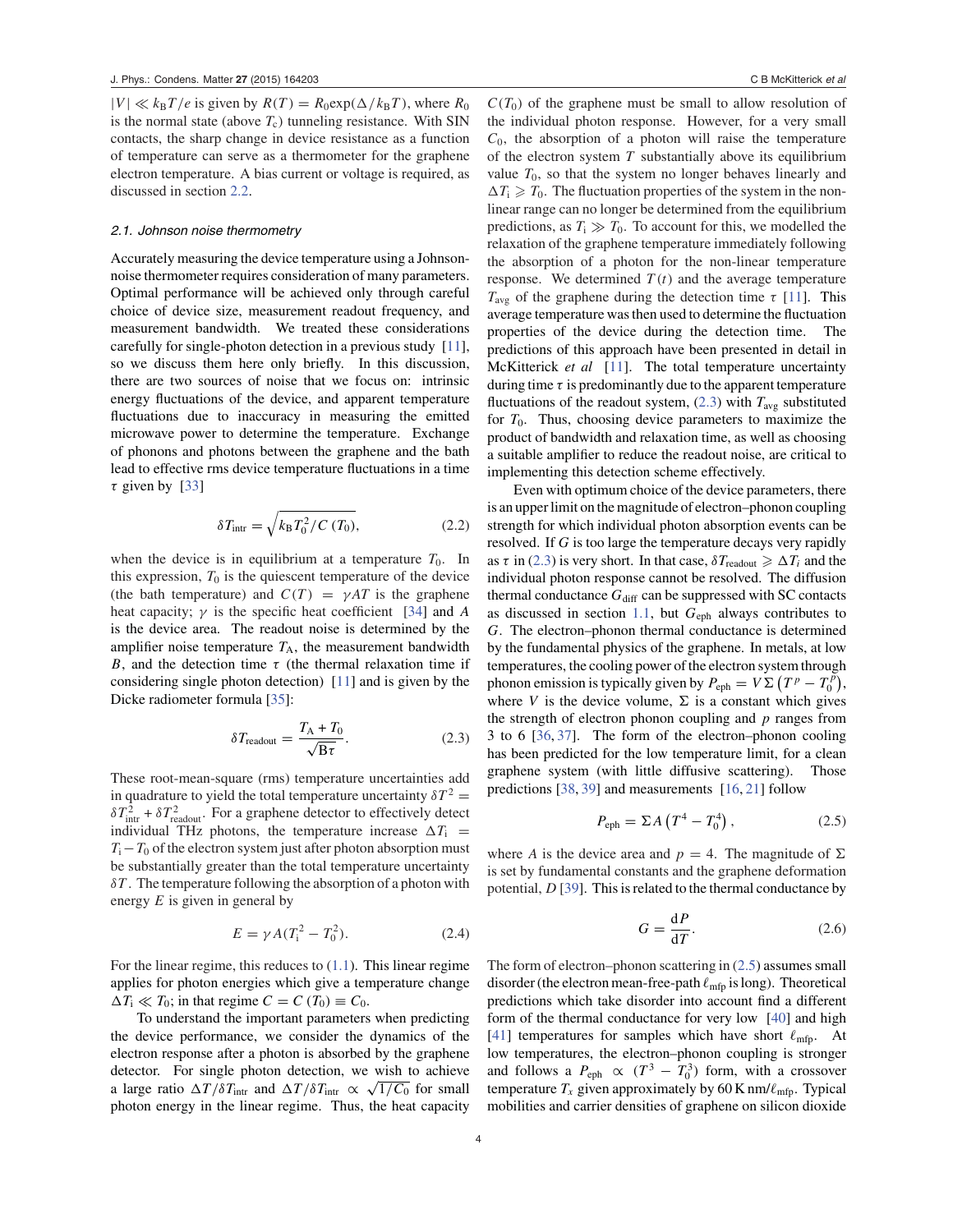**Table 1.** Measurements of deformation potential determined through JNT. The column temperature denotes the range over which temperature measurements were conducted. The assumed form of the electron–phonon conductance differs in many of these studies based on the amount of disorder present [40, 41] and is denoted by p. A value of  $p = 4$  assumes the clean limit of electron phonon coupling, while a value of p <sup>=</sup> 3 assumes a cooling power which is enhanced by disorder. For Betz *et al* the disorder is assumed to introduce supercollision cooling at high T , while for Fong *et al*, the disorder assisted cooling results in an enhancement of low T thermal conductance [40].

| Study                    | T(K)                       | $\Sigma$ (mW m <sup>-2</sup> K <sup>-p</sup> ) | $\boldsymbol{p}$ | $A(\mu m^2)$ | $R$ (k Ohm) | Substrate                                  | $D$ (eV) |
|--------------------------|----------------------------|------------------------------------------------|------------------|--------------|-------------|--------------------------------------------|----------|
| Betz et al [44]          | $40 - 700$                 | 1200                                           | 3                | 6.2          | $1 - 3$     | BN                                         | 70       |
| Betz <i>et al</i> $[21]$ | $4.2 - 400$<br>$4.2 - 400$ | 0.5<br>2.0                                     | 4<br>4           | 13<br>6      | 2.8<br>1.3  | BN<br>BN                                   | 2.<br>4  |
| Fong <i>et al</i> [16]   | $2 - 30$                   | 70                                             | 4                | 102          | 30          | Si/SiO <sub>2</sub>                        | 33       |
| Fong <i>et al</i> [17]   | $0.3 - 30$                 | 200                                            | 3                | 102          | 10          | Si/SiO <sub>2</sub>                        | 19       |
|                          | $0.3 - 30$<br>$0.3 - 30$   | 300<br>1400                                    | 3<br>3           | 55<br>25     | 5<br>1.5    | Si/SiO <sub>2</sub><br>Si/SiO <sub>2</sub> | 23<br>51 |
| This study               | $0.1 - 60$ <sup>a</sup>    | 30                                             | 4                | 1000         | 0.1         | Si/SiO <sub>2</sub>                        | 11.5     |

 $^{\text{a}}$  The temperature range over which D is determined is between 0.1 and 20 K.



**Figure 2.** Schematic of a Superconductor-Insulator-Graphene-Insulator-Superconductor (SINIS) device (a) and band structure of graphene sandwiched by SIN contacts (b). The hot electrons in graphene (N) are confined by the SC tunnel junctions, minimizing  $G_{\text{diff}}$ . The tunnel barriers are formed using metal oxide thin films.

(SiO<sub>2</sub>) give  $T_x \sim 1$  K This power law dependence at low temperatures has been observed in, to the authors' knowledge, one study of the thermal behaviour of graphene [17], which measured devices on an  $SiO<sub>2</sub>$  substrate. However, the authors of that study observed a  $T^2$  dependence of the resulting  $G_{eph}$ at temperatures much higher than  $T_x$ . Use of either a boron nitride (BN) substrate or suspending the graphene has been shown to yield very high graphene mobilities [42, 43]. Either of these two approaches would increase  $\ell_{\rm mfp}$  so that  $T_x$  would be below 0.1 K and the  $T^4$  behaviour of (2.5) would extend down to 0.1 K. As it is possible to reduce  $T_x$  below temperatures considered in this study,  $T \sim 0.1$  K, we use (2.5) to predict the device behaviour.

Our calculations for single-photon detection find an upper limit on  $\Sigma$  that will allow for detection of single THz photons using JNT. We find this upper limit to be  $\Sigma_{\text{max}} \approx$  $5 \text{ mW m}^{-2} \text{K}^{-4}$ . For  $\Sigma > \Sigma_{\text{max}}$ , we find  $\delta T \ge \Delta T_{\text{avg}}$ , where  $\Delta T$  is the average temperature increase measured over  $\tau$ .  $\Delta T_{\text{avg}}$  is the average temperature increase measured over  $\tau$ :

$$
\Delta T_{\text{avg}} = \frac{1}{\tau} \int_0^{\tau} (T(t) - T_0) dt. \tag{2.7}
$$

For  $\delta T \geq \Delta T_{\text{avg}}$ , one cannot clearly distinguish many real<br>photon absorption events from the apparent fluctuations of photon absorption events from the apparent fluctuations of the baseline temperature (with no absorbed photons). The physical problem is that the thermal relaxation time is too short, resulting in large values of  $\delta T_{\text{readout}}$  in the temperature readout, as given by  $(2.3)$ .

An experimental value of  $\Sigma < \Sigma_{\text{max}}$  has been reported in only one study [21]. Those data were taken at  $T >$ 4 K. That small reported value of  $\Sigma$  indicated initial promise for implementation of a graphene single photon detector. All recent studies of the graphene thermal conductance have reported values of  $\Sigma$  that are considerably larger than  $5 \text{ mW m}^{-2} \text{ K}^{-4}$  [16, 17, 44] (see table 1) and many of these measurements extend into the relevant temperature range below 4 K. These values of  $\Sigma$  are too large to allow for detection of single THz photons. However, we show in section 4.1 that even for a value of  $\Sigma$  larger than  $\Sigma_{\text{max}}$ , graphene can be an effective power detector.

#### 2.2. Resistive tunnel-junction thermometry

Direct resistive thermometry may be realized in graphenesuperconductor tunnel junctions (SINIS, schematics shown in figure 2), whose tunnelling conductance at  $|V| \ll k_B T$  has a strong dependence on the electron temperature [28]:

$$
R_{\rm c}(T) = R_0 \exp(\Delta / k_{\rm B} T) \tag{2.8}
$$

for an ideal tunnel junction. At low temperatures  $k_B T \ll \Delta$ <br>and with a voltage bias  $V \ll \Delta/e$  the junction resistance and with a voltage bias  $V \ll \Delta/e$ , the junction resistance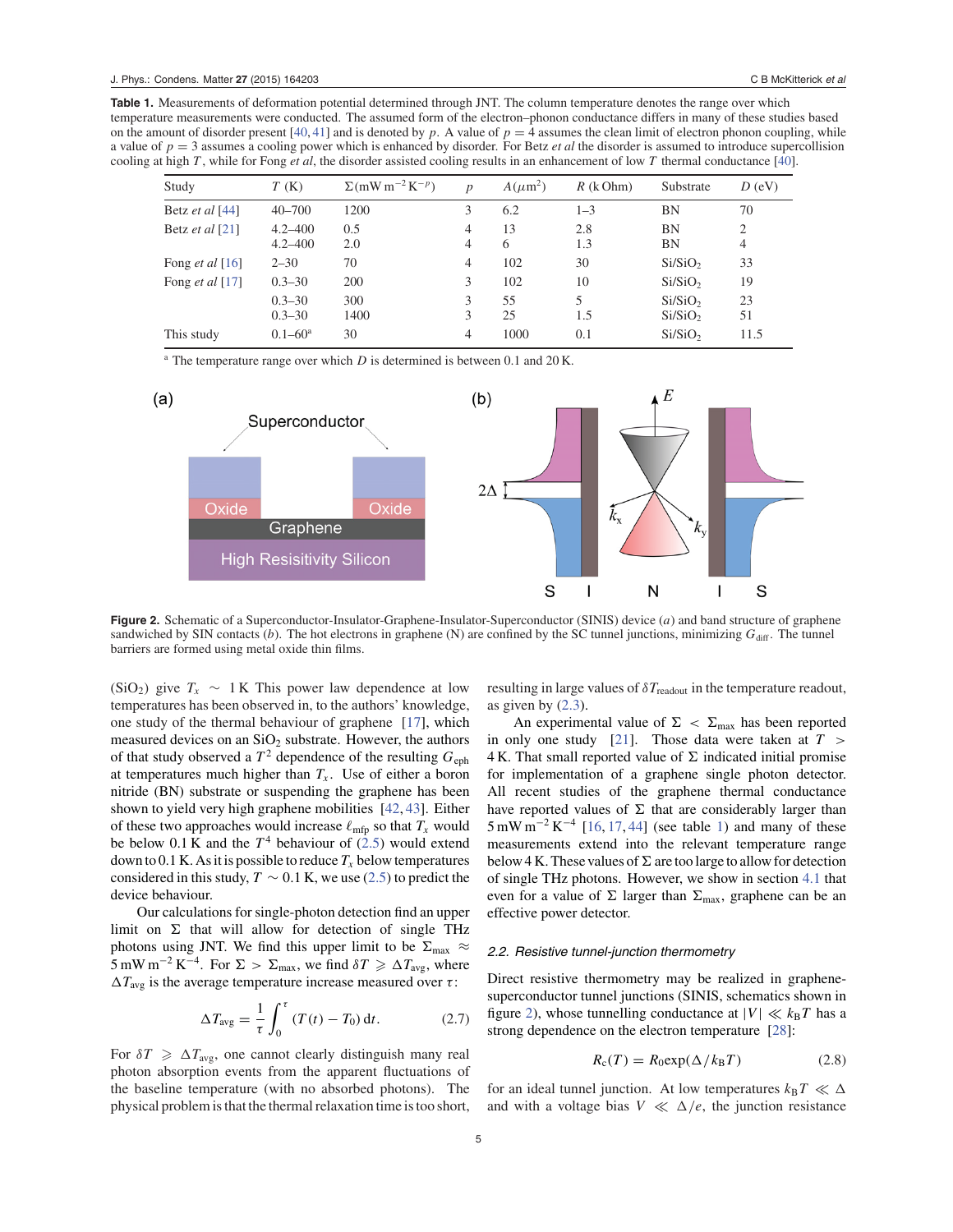

**Figure 3.** Circuit model of a SINIS device. The SC leads are coupled to graphene both resistively and capacitively, in parallel. Because the device is fabricated on high resistivity silicon and cooled to low temperatures, there are no free charge carriers in the substrate and capacitance across the graphene channel is negligible.

is large ( $~\sim$ M $\Omega$ ) due to the suppression of quasiparticle tunnelling. This also provides the mechanism of hot electron confinement. In practice, the graphene absorber would be coupled to an antenna with an impedance typically on the order of  $100 \Omega$ . The tunnel junctions have been shown to behave capacitively at high frequencies [45] so the large junction resistance is shorted out at THz, as shown in the lumped parameter model of the contacts in figure 3. If an oxide with a sufficiently high dielectric constant is used as the tunnel barrier, the high frequency impedance of the tunnel junctions is negligibly small and the total device impedance is dominated by the resistance of graphene:  $R_g = \rho_s L/W$ ;  $\rho_s$  is the sheet resistance,  $L$  is the length, and  $W$  is the width of the conducting channel. With a proper choice of aspect ratio for the graphene, the device impedance can match that of the antenna, allowing for high coupling efficiency. However, at lower frequencies, the device has total resistance  $R(T) = R_c(T) + R_g$  which is much greater than  $100 \Omega$  and can confine the heated electrons.

To measure its resistance at low frequencies, a SINIS device may be either current- or voltage-biased. Here we will limit our discussion to voltage biasing. With no absorbed photons, a voltage-based device would have very small background 'dark current' because of the large junction resistance. This small background signal allows the current amplifier to operate at maximum sensitivity for photon power detection.

The dc bias voltage is chosen to optimize the current response. This has several requirements. The device needs to be biased at  $V_c \ll \Delta/e$ , with  $V_c$  the voltage across each tunnel<br>junction, to ensure a strong dependence of R on temperature junction, to ensure a strong dependence of  $R$  on temperature, and also to achieve thermal confinement. Additionally, Joule heating due to the bias voltage should be negligibly small. For voltage-biasing, when the device resistance decreases with increasing temperature, the Joule power dissipation increases. This positive electro-thermal feedback may lead to thermal runaway if the Joule heating were too large. Finally, the bias voltage should be large enough that the change of the current  $(I = V/R)$  is maximized and measurable within the sensitivity of a practical current amplifier. These criteria place strong limitations to the choice of the device parameters including the gap energy of the superconductor  $\Delta$  and the normal-state<br>innerion resistance  $R_0$ junction resistance  $R_0$ .

# 2.3. Detector sensitivity: power detection

The power detection sensitivity of a bolometer is described by its noise equivalent power (NEP). The NEP is the power incident on the bolometer such that the signal-to-noise ratio is 1 in a 1 Hz post-detector bandwidth. We seek to determine what is important for minimizing the NEP for this detector. The rms intrinsic fluctuations that give rise to equation (2.2) also set a limit on the NEP,

$$
NEP_{\text{intr}} = \sqrt{4k_B T^2 G},\tag{2.9}
$$

which is optimized by minimizing G.

For the SINIS configuration with resistive readout, we consider two major cooling channels:  $G = G_{diff} + G_{eph}$ (Because this device can read out at low frequencies(< MHz), the design can suppress the contribution of  $G<sub>photon</sub>$ ). The diffusion thermal conductance is determined by the SIN contact resistance, since it is much greater than the graphene sheet resistance.  $G_{\text{diff}}$  is given by the Wiedemann–Franz law:  $G_{\text{diff}} = \alpha \mathcal{L}T/R$ , where  $\alpha$  is a geometrical factor (in the case of the SINIS structure,  $\alpha = 4$  for  $R \approx R_c$ ) and  $\mathcal{L} = 2.44 \times 10^{-8} \text{W} \Omega \text{K}^{-2}$  is the Lorentz number [34]. For the electron–phonon thermal conductance, we assume the low temperature, clean limit thermal conductance from acoustic phonons given by  $(2.5)$ . In an optimized design, we must ensure that the phonon thermal conductance is sufficiently small to minimize the intrinsic NEP.

As with the Johnson noise readout, the amplification system used to measure the device response also places a limit on the device performance. Because the device is voltage biased, the response due to photon radiation can be characterized by its current responsivity,  $\mathcal{R} = I_{\text{avg}}/P_{\gamma}$ , where  $P_{\gamma}$  is the incident photon power and  $I_{\text{avg}}$  is the resulting average change of current. This response then needs to be compared to the noise properties of the readout system. The noise of a fieldeffect transistor (FET) amplifier can be expressed as a current spectral density  $S_I$  with units of A Hz<sup>-1/2</sup>. The total readout NEP is then given by the ratio of the current noise divided by the device's current responsivity:

$$
NEP_{\text{readout}} = S_{\text{I}} / \mathcal{R}. \tag{2.10}
$$

Due to the highly non-linear nature of  $R(T)$  in a SINIS device, direct estimation of its performance under photon radiation is not straightforward. Here we set up a timedependent thermal equation, which can be solved numerically to determine  $I_{\text{avg}}$ . Due to the large electron–electron scattering rate, upon absorbing a photon with energy  $E = hv$ , the electrons in graphene quickly equilibrate within themselves at an elevated temperature  $T_i$ . The temperature of the electron gas then starts to equilibrate with the environment through power dissipation:

$$
\gamma A \frac{dT}{dt} = -\Sigma A (T^4 - T_0^4) - \frac{\alpha \mathcal{L}}{2R} (T^2 - T_0^2) + \frac{V^2}{R}.
$$
 (2.11)  
The three terms on the right side of the equation correspond

to phonon cooling, diffusion cooling, and Joule heating under a voltage bias. This equation treats the limiting case where the temperature is uniform in the graphene. That applies for the SIN and SN detector geometries, where hot electrons are unable to diffuse out the leads. The total device resistance is given by  $R = R_c + R_g \approx R_c$  in the intended range of operation. R decreases sharply upon absorbing a single photon, then rises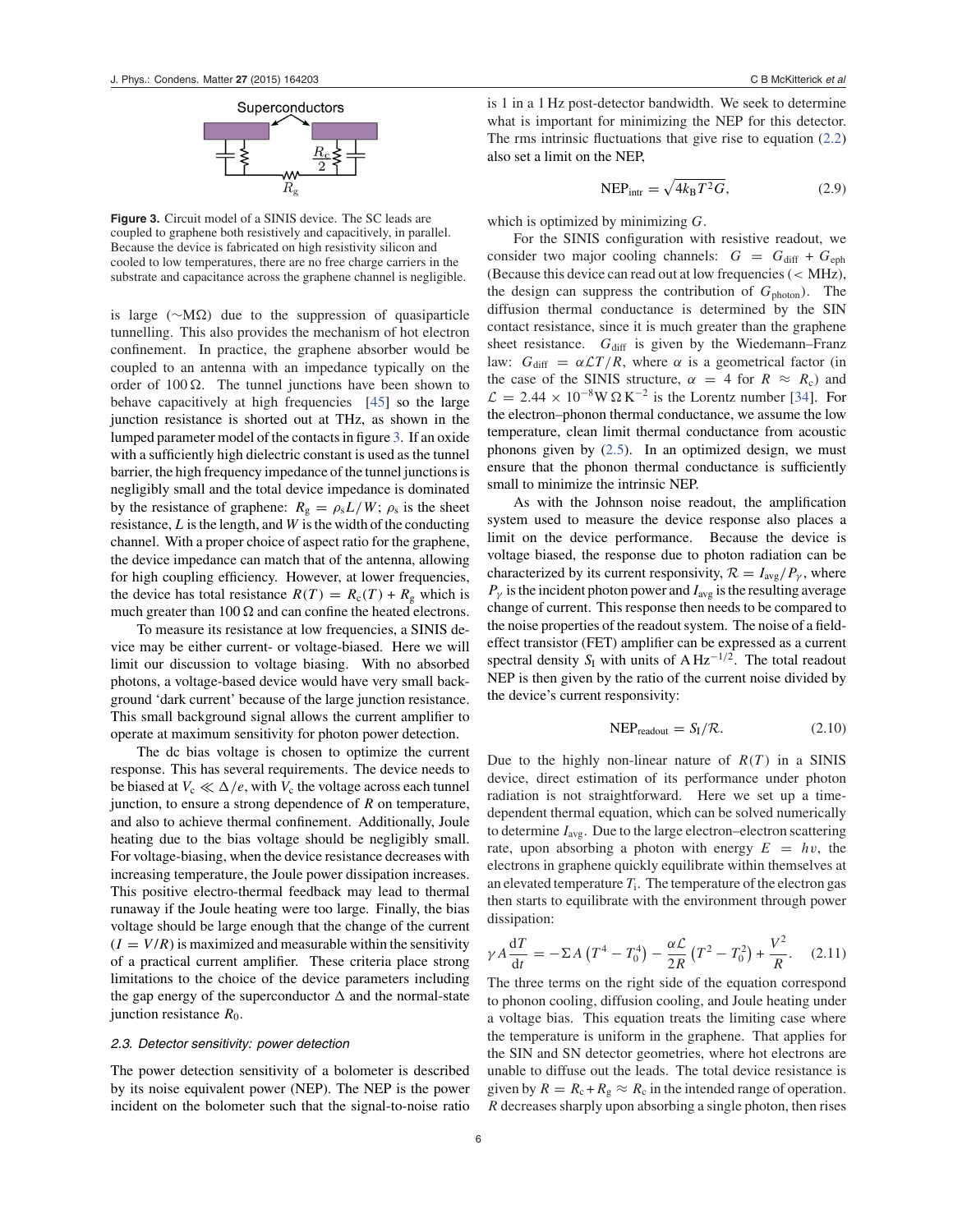

**Figure 4.** Schematic of measured SN device (a) and image of a typical graphene device (b). The SN device is produced on a doped silicon substrate (700  $\mu$ m thick), with a 290 nm thick SiO<sub>2</sub> layer. The Pd/Al contacts are 5 nm and 50 nm thick, respectively. The graphene devices all had channel widths of  $W = 100 \mu m$  and channel lengths L of 10, 20, 100, or 200  $\mu$ m. The substrate is evident next to the metal contact film because the graphene was etched away to precisely define the device area.

back over a period of time depending on the dynamics of the energy dissipation. Consequently, with each photon absorbed the current through the device sharply increases and then decreases back to near-zero value at the base temperature. This is plotted below in figure 9 for specific favourable parameters which are given in section 4.3. We consider a photon incoming rate which is low enough so that there are only single photon events. Over a time period of  $\tau$ , the average current measured at a fixed bias of V is:

$$
I_{\text{avg}} = \frac{1}{\tau} \int_0^{\tau} I(t) dt = \frac{1}{\tau} \int_0^{\tau} \frac{V}{R_0} \exp\left[-\frac{\Delta}{k_{\text{B}}T}\right] dt. \quad (2.12)
$$
  
For the device to operate effectively as a power detector,

the device parameters used in the equations above should be chosen so that the average current  $I_{\text{avg}}$  is measurable and varies significantly with the input power. Since  $R(T)$  is strongly non-linear, the current response of the SINIS detector is not linear in photon energy. However, for low count rates at a given photon energy, the current response is linear in photon power. Much as with the Johnson noise readout method, the magnitude of  $\Sigma$  in (2.5), directly impacts the performance of this detector. Because of significant variation in reported values of  $\Sigma$ , we have conducted measurements of thermal conductivity of graphene systems to more accurately assess graphene's potential as a detector of THz photons, and present these measurements in the following section.

# **3. Graphene thermal conductance**

In order to obtain a better understanding of the electron– phonon process in graphene, we performed steady-state heating measurements on graphene systems. Through these studies of graphene thermal behaviour using JNT, we were able to extract a value for  $\Sigma$  allowing for greater precision and confidence when predicting device performance.

#### 3.1. Experimental design

The samples we discuss in this section were prepared from commercial (ACS-Material) graphene produced by chemical vapour deposition (CVD). Graphene produced through CVD rather than exfoliation was used so that the devices could have a precisely defined area, and could be fabricated to have dimensions of order 100s of microns. The graphene comes on a heavily doped, oxidized silicon substrate with a 290 nmthick  $SiO<sub>2</sub>$  layer. Our devices are fabricated in a multistep process. First, we pattern the graphene with electron-beam lithography and then conduct an oxygen etch which defines the device area. Each of the graphene devices had a channel width of  $W = 100 \mu m$  and a channel length L which ranged from  $10-200 \mu$ m. The large device dimensions served two primary purposes. First, the large channel width reduced the total contact resistance, and by measuring devices of different lengths, we determined that the contact resistance was negligible for the studied devices. Additionally, the large total area of the graphene device maximized the contribution of the electron–phonon total conductance to G, as  $G_{eph} \propto$  Area Thus, even if the contacts did not confine the heated electrons,  $G<sub>eph</sub>$  would still have a substantial contribution to G above 5 K as  $G<sub>diff</sub>$  depends only on the electrical resistance, not area.

Next, an additional electron-beam lithography step is performed to define the contacts. The graphene is metallized either with palladium/aluminium (Pd/Al) or titanium/palladium/niobium nitride (Ti/Pd/NbN) contacts (schematic shown in figure 4). With both Al and NbN contacts [44, 45], indications of Andreev reflection had previously been observed. This suggests that these SC leads can provide effective thermal confinement well below their critical temperature. In our experiments measuring the thermal properties reported here, we did not see significant thermal confinement by the SC contacts (We did not work to optimize the metallurgy to achieve the thermal confinement).

The samples are mounted on a circuit board containing a bias-tee. This allows for simultaneous dc bias and microwave measurements. This sample stage is bolted onto the mixing chamber of a cryogen-free dilution refrigerator and is cooled to below 50 mK. We perform measurements at an elevated base temperature of  $T_0 = 100-400$  mK by locally heating the stage. This ensures that the graphene's base electron temperature is approximately equal to the bath temperature of 100–400 mK as measured by a ruthenium oxide thermometer on the stage. RC filters at the 4 K stage, and a printed circuit board filter [46], sandwiched by Eccosorb [47], at the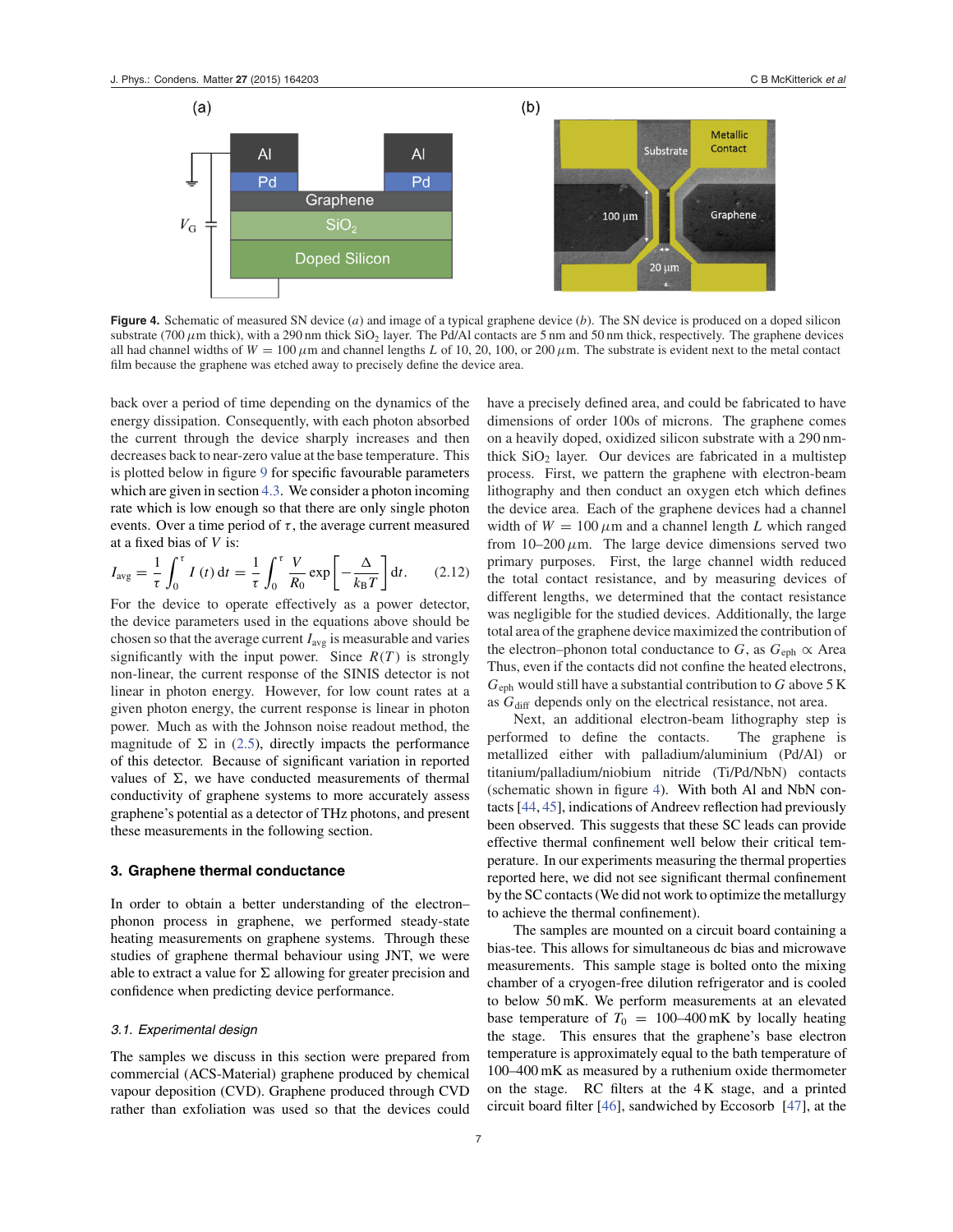

**Figure 5.** Schematic of the measurement setup. The hatched regions of the device represent the SC leads. LP and BP indicate microwave low-pass and band-pass filters, respectively. The capacitor and inductor at the 100 mK stage represent the bias-T.

mixing chamber temperature are used to reduce electrical noise incident on the sample from the external environment.

To characterize the thermal conductance, we heat the graphene sample using a dc current. The sample length is much longer than the electron–electron inelastic scattering length [26], so the electron system has a well-defined temperature distribution  $T(x)$ . Thus, the resistive graphene sheet is in the interacting hot-electron regime [48]. The heated electrons emit 1D blackbody radiation, (2.1) in the low frequency limit, corresponding to the average electron temperature  $T$  This noise signal is amplified by a cryogenic low-noise amplifier and passed through a microwave band-pass filter centred at 1.3 GHz ( $k_B T/h = 2$  GHz at  $T = 100$  mK). The amplified signal is rectified by a Schottky diode, whose output is a voltage change proportional to the incident microwave power change (experimental schematic shown in figure 5). The change in diode output voltage due to applying a dc current to the device is thus proportional to the change in the average temperature of the electron system so that  $\Delta V_{\text{diode}} = \kappa \Delta T.$ <br>The therma

The thermal conductance can then be calculated by taking the derivative of the applied dc Joule power  $P$  with respect to the electron temperature. To determine the electron temperature of the graphene, we measure the output voltage of the diode power detector. To precisely determine the factor  $\kappa$ , we have developed a calibration procedure that avoids contribution from the free charge carriers in the substrate. These substrate electrons emit additional, unwanted microwave power when heated. This couples capacitively into the microwave system transmission lines. We have carefully developed a new calibration method using Joule heating of only the device.

In order to calibrate the device, we need to know the correspondence between current in the device and its electron temperature. To that end, we take two traces of the ac diode output voltage using a small, constant on-off (ac) Joule input power dissipated in the sample. One trace is taken as a function of the sample dc current,  $I_{\text{sample}}$ , with the sample stage at its base temperature,  $T_0$  (e.g. 100 mK). The second trace is taken as a function of the temperature of the sample stage,  $T_{\text{stage}}$ , with  $I_{\text{sample}} = 0$ . In both cases the ac component of the diode output is caused only by changes of the sample's temperature due to the imposed on-off (ac) power. This is because the



**Figure 6.** Measurement of device resistance as a function of gate voltage  $V_G$ . The charge neutrality point (peak in device resistance) is located at approximately  $V_G = 2$  V.

substrate temperature and substrate microwave emission are not significantly affected by the power dissipated in the sample. We match the ac signals of the same value at  $I_{\text{sample}}$  and at  $T_{\text{stage}}$ , and we thus calibrate the sample temperature  $T$  to  $I_{\text{sample}}$  In future experiments it would be desirable to have an insulating substrate to more easily avoid contributions from free charge carriers in the substrate. In that case, the calibration procedure would be simpler as the measurement would not have contributions from substrate microwave emission. Due to the large capacitance between contact pads and the substrate, a more standard calibration method (e.g. a measurement of  $V_{\rm diode}$  as a function of  $T_0$ ) can lead to errors in measured electron temperature of over a factor of 2.

We measure the electron temperature as a function of the dc power for a device which is  $100 \mu m$  wide by  $10 \mu m$ long with Pd/Al leads. The Pd and Al were 5 nm and 50 nm thick, respectively. This geometry gives a resistance of 90  $\Omega$  at a gate voltage of  $-32$  V (see figure 6). Thus, the device is reasonably well-matched to the 50  $\Omega$  microwave output line and amplifier, without the need for a matching circuit. This contrasts to most other recent measurements of the electron–phonon coupling  $[16, 17, 21, 36]$ . Those measurements treated samples with lower electron density or less favourable graphene geometries (larger  $L/W$  ratio), both of which resulted in graphene with a higher electrical resistance. They either used a resonant coupling circuit to reduce the sample's impedance or had a substantial impedance mismatch, resulting in a large power loss of the microwave emission. Our approach with a sample resistance of order 50  $\Omega$  avoids those complexities.

## 3.2. Determination of  $\Sigma$

The form of  $G$  given in (2.6) assumes that  $T$  is uniform across the graphene sample. Due to finite diffusion cooling, this is not the case for the samples we have measured. In order to interpret the cooling mechanisms that describe the dependence of the temperature on the dc bias current, we consider the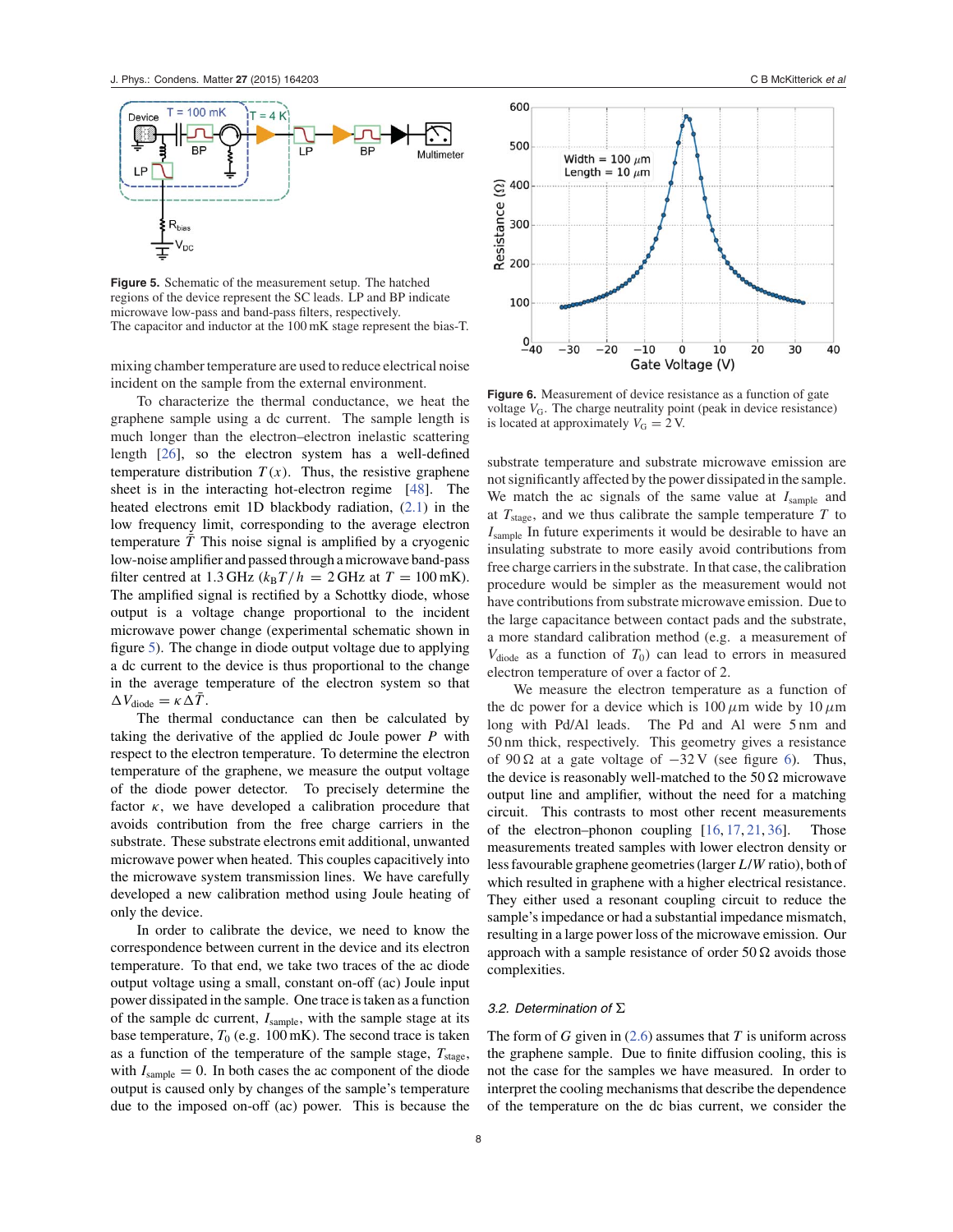one-dimensional heat diffusion equation, assuming that heat transport is controlled predominantly by electron diffusion and phonon emission:

$$
I^{2}r = p_{\text{eph}} - \frac{\partial}{\partial x} \left( g \left( x \right) \frac{\partial T(x)}{\partial x} \right). \tag{3.1}
$$

 $I$  is the current passed through the sample,  $r$  is the electrical resistance per unit length,  $T(x)$  is the position-dependent electron temperature,  $g(x) = \mathcal{L}T(x)/r$  is the thermal conductivity given by the Wiedemann–Franz law [34], and  $p_{eph}$  is the electron–phonon cooling power per unit length, which is a function of  $T(x)$  and  $T_0$ . The boundary conditions on this equation are defined by the thermal coupling between the graphene electron system and the metal leads. This coupling can be limited either by contact resistance for non-SC contacts or by confinement due to Andreev reflection or SC tunnel contacts. By measuring the dc properties of multiple graphene samples with different length-to-width ratios, we found that our devices did not have substantial contact resistance. We also did not observe thermal confinement due to Andreev reflection. Thus, the relatively massive leads impose a temperature  $T(x) = T_0$  at each end of the graphene sample. Indeed, at low temperatures, the thermal conductance was consistent with cooling from out-diffusion into non-SC contacts [34, 49] (The Al films have  $T_c \approx 1.2 \text{ K}$ ). Without confinement, the thermal conductance at 1 K due to outdiffusion  $G_{\text{diff}}$  is more than an order of magnitude greater than the thermal conductance due to electron–phonon coupling. Thus, our measurements at a heated temperature  $T > 1$  K are the most informative. To solve the differential equation for  $T(x)$ , it was necessary to assume a form for the electron– phonon cooling power. We considered two regimes separately. In the low-temperature regime the cooling power is given in the clean limit by [39]

$$
p_{\text{eph}} = \Sigma W (T(x)^4 - T_0^4), \text{ for } T \ll T_{\text{BG}},
$$
 (3.2)

where  $T_{BG}$  is the Block-Gruneisen temperature which depends on carrier density and W is the device width. For our sample and its carrier density  $n \approx 2.4 \times 10^{12}$  cm<sup>-2</sup>,  $T_{BG} \approx 85$  K. The prefactor  $\Sigma$  has been predicted to have the form

$$
\Sigma = \frac{\pi^2 D^2 |E_{\rm F}| k_{\rm B}^4}{15 \rho_{\rm M} \hbar^5 v_{\rm F}^3 s^3}.
$$
 (3.3)

In this expression,  $E_F = \hbar v_F \sqrt{\pi n}$  is the Fermi energy,<br> $\omega_L = 7.6 \times 10^7 \text{ km}^{-2}$  is the mass density of graphene in this expression,  $E_F = nv_F \sqrt{\pi n}$  is the Fermi energy,<br> $\rho_M = 7.6 \times 10^7 \text{ kg m}^{-2}$  is the mass density of graphene,<br> $v_B = 10^6 \text{ m s}^{-1}$  is the Fermi velocity and  $s = 2 \times 10^4 \text{ m s}^{-1}$  $v_F = 10^6 \,\mathrm{m\,s^{-1}}$  is the Fermi velocity and  $s = 2 \times 10^4 \,\mathrm{m\,s^{-1}}$ is the speed of sound in graphene. In the high-temperature limit, supercollisions [41] are expected to enhance the thermal conductivity of the system, with total cooling power:

$$
p_{\rm eph} = W \left[ h \left( T(x) - T_0 \right) + J \left( T(x)^3 - T_0^3 \right) \right], \text{ for } T \gg T_{\rm BG},
$$
\n(3.4)

where

$$
h = \frac{D^2 E_{\rm F}^4 k_{\rm B}}{2\pi \rho_{\rm M} \hbar^5 v_{\rm F}^6} \quad \text{and} \quad J = \frac{2\zeta(3)D^2 |E_{\rm F}| k_{\rm B}^3}{\pi^2 \rho_{\rm M} \hbar^4 v_{\rm F}^3 s^2 \ell_{\rm mfp}}.\tag{3.5}
$$



**Figure 7.** Average electron temperature  $\overline{T}$  as a function of dc Joule heating power, calculated from device resistance R and diode coupling  $\kappa$ . The dashed line is a calculation of  $\overline{T}$  from (3.1), with  $p<sub>eph</sub>$  given by (3.2), using the device resistance, heating power, and a deformation potential of  $D = 11.5$  eV. Numerical calculations [39] demonstrate that the predicted cross-over between the low- and high-temperature limits occurs at approximately  $T_{BG}/4$ . For the carrier densities in this measurement,  $T_{BG} \approx 85$  K, and  $T_{BG}/4$  is denoted by the solid horizontal line.

We solved this differential equation for  $T(x)$  and integrated over the length of the device to obtain the average temperature  $T<sub>1</sub>$ . The expression for the electron temperature as a function of bias current in (3.1) for the low temperature regime is then optimized to fit the measured data. Only one free parameter, D, is used in this fit, which is plotted in figure 7. In the low temperature regime, the deformation potential was found from this fitting procedure to be  $D = 11.5 \pm 1.0$  eV, falling within the typical range of measurements for  $D$  of 10–30 eV [39, 50]. The power dependence of the electron temperature in both the high (3.4) and low (3.2) temperature regimes should have different power law dependences, but the same value of D should apply. However, we found that, while the high temperature  $T<sup>3</sup>$  dependence was consistent with our measurements, the magnitude of the cooling power was much greater for our device than predicted by (3.4). This difference is similar to findings from other groups, which have measured a larger experimental magnitude of  $p_{\text{eph}}$  than predicted by the theory for supercollisions [4, 44, 51]. The magnitudes in these studies would agree if one had  $D \gg 30 \text{ eV}$ . This value for D is substantially larger than what we deduce at lower temperatures.

In fitting the data, we disregard the dirty limit as our value for  $\ell_{\rm mfp}$  is sufficiently large. We have  $T_x \approx 1$  K for our sample and the form of electron–phonon cooling cannot be accurately measured below a few kelvin as  $G<sub>diff</sub>$  becomes the dominant cooling mechanism.

The measured deformation potential at low temperatures used to fit (3.1) corresponds to  $\Sigma = 30 \pm 5$  mW K<sup>-4</sup> at a gate voltage of  $-32\,\mathrm{V}$  ( $n \approx 2.4 \times 10^{12}\,\mathrm{cm}^{-2}$ ). Note that  $\Sigma \propto \sqrt{n}$  [39] so the carrier density is critical to understanding the physical implications of a quoted value for  $\Sigma$ . The small uncertainty in this result arises from systematic uncertainty in the microwave coupling measurement of around 5%. This result, and those of other groups are presented in table 1.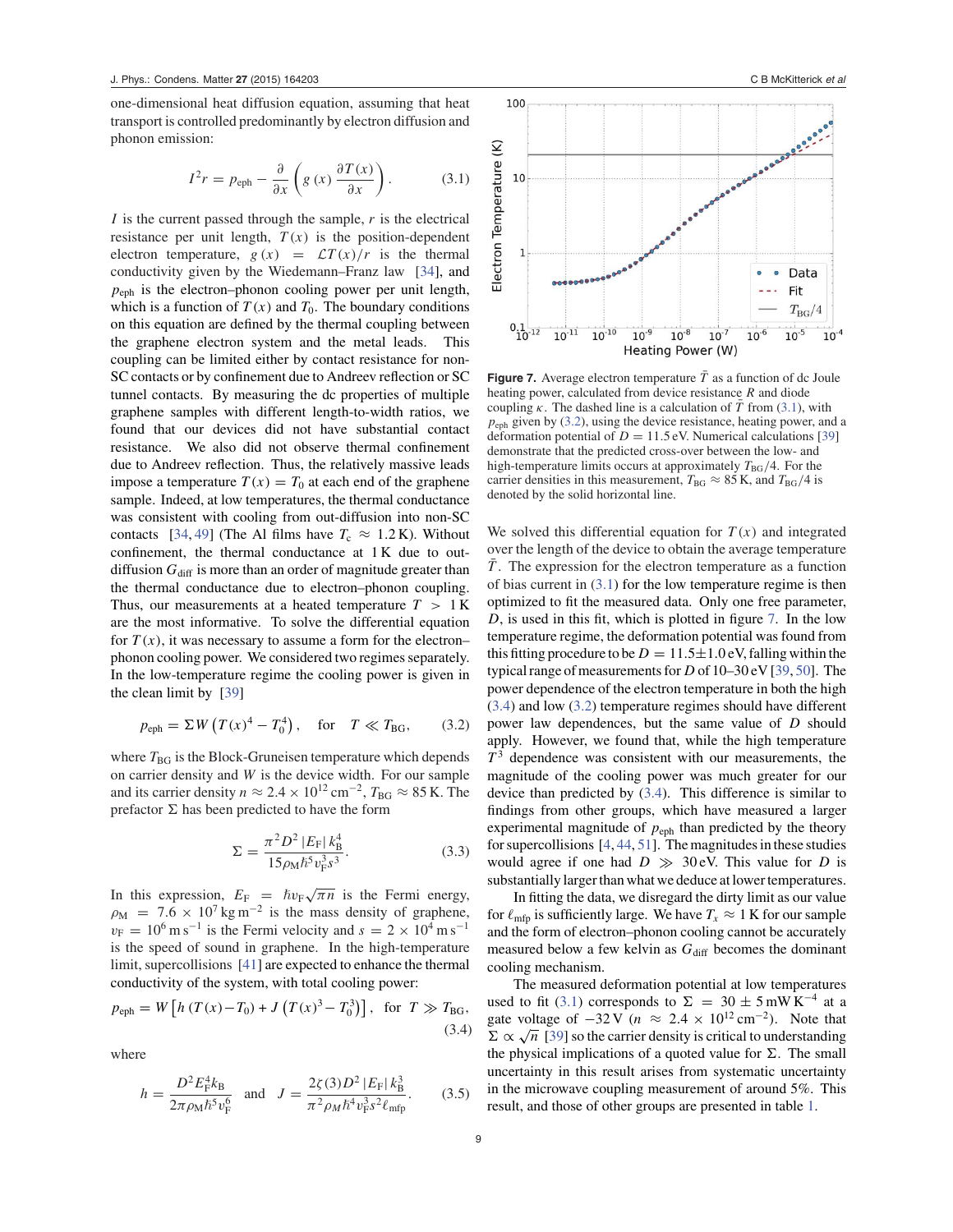We find that our leads unfortunately do not confine the hot electrons at low temperatures where our device is below the critical temperature of the SC leads. The expected confinement, which was not observed, would manifest as a thermal conductance lower than what would be expected for unimpeded cooling of the device through hot electron outdiffusion. Due to the large value of L relative to  $\ell_{\rm mfp}$  and the negligible contact resistance, other signatures of Andreev reflection (the enhancement of conductance or the presence of a supercurrent) [28] would not be present even if the contacts did prevent carrier out-diffusion. While the measurements presented here are for the Pd/Al devices, we note that we also do not see confinement in the Ti/Pd/NbN. While this finding of negligible heat confinement was unexpected, there are many processing steps involved in fabricating the devices which may suppress superconductivity in the leads where they contact the graphene. As the leads are deposited on post-transferred CVD graphene, there is residual polymer from the transfer process on the surface of the graphene that we are unable to remove before the deposition [52]. This thin surface residue may have a reaction with the deposited material, reducing its  $T_c$ . Future investigations will need to consider transferring the graphene onto prelithographed contacts, or using exfoliated graphene to avoid the contamination associated with the transfer process.

The presence of out-diffusion cooling by the contacts prevents us from observing the form of the electron–phonon cooling below a few Kelvin. For our samples, which have  $\ell_{\rm mfp} \approx 50$  nm, we would need to observe the electron– phonon behaviour below 1 K in order to establish whether scattering in the presence of disorder plays a role in the cooling process. However, because there are proven techniques to achieve reduced disorder in graphene [42, 53], our result is still important for predicting device performance at temperatures below 1 K for those realizable devices with  $T_x < 0.1$  K.

# **4. Predicted device performance**

The graphene devices measured in this study were fabricated with areas optimized for the measurement of  $\Sigma$  and are too large for effectively detecting THz photons, so antennas were not lithographed on the device. Additionally, the failure of the present SC contacts to confine the hot electrons in the graphene precludes sensitive detector operation and testing at the temperatures of interest  $T_0 \approx 0.1$  K. For the implementation of an actual detector, it will be critical to suppress the out-diffusion of hot electrons through the leads; otherwise,  $G<sub>diff</sub>$  will be too large and the device will have poor sensitivity. However, we can predict the performance of a graphene-based THz photon detector assuming adequate confinement of the hot carriers by the SC contacts, using the value for  $D$  we have determined experimentally. We address the cases of Johnson noise readout and resistive readout of the SINIS structure separately, considering both single photon and bolometric power detection using JNT, and focusing only on bolometric power detection with the resistive measurement. For the SINIS structure, the large value of  $R$  means that the electrical RC time is too long compared to  $\tau$  to record individual single-photon events.



**Figure 8.** Predicted histogram of the measured temperature rise for an ensemble of single photon detection events. The calculations are based on a bath temperature of 100 mK, a heat capacity of  $C = 4 \times 10^{-22}$  J K<sup>-1</sup>, an electron–phonon coupling of<br>  $\Sigma = 19$  mw K<sup>-4</sup> m<sup>-2</sup> (corresponding to  $n = 10^{12}$  cm<sup>-2</sup>  $\Sigma = 19$  mw K<sup>-4</sup> m<sup>-2</sup> (corresponding to  $n = 10^{12}$  cm<sup>-2</sup> with  $D = 11.5$  eV) and a 1 THz photon energy  $E = 7 \times 10^{-22}$  J  $D = 11.5$  eV), and a 1 THz photon energy  $E = 7 \times 10^{-22}$  J K<sup>-1</sup>. The heat capacity corresponds to a graphene area of about  $6 \mu m^2$  at a carrier density of  $n = 10^{12}$  cm<sup>-2</sup>. The temperature rise is the average value of the measured temperature increase over the time measurement window  $\tau$ . With no noise, this is predicted to be -photon 'events' are samples of the baseline with no photons; their  $\Delta T_{\text{avg}} \approx 300 \text{ mK}$  after absorption of a single THz photon. The zero histogram is narrower because  $T = T_0 = 100$  mK, so the equilibrium noise equations apply. The value of  $C$  was chosen to minimize the overlap of the two distributions.

#### 4.1. Johnson noise readout: single-photon detection

We can predict the performance of this device for singlephoton detection by considering its capacity to distinguish between zero-photon (baseline) and one-photon events. We consider a base temperature of  $T_0 = 100$  mK. A higher base temperature would give degraded performance and a much lower base temperature would give only a small improvement in sensitivity while significantly limiting count rate due to the much slower decay of  $\Delta T$ . For our measured value of  $\Sigma$ <br>and an optimized  $C_8 = 4 \times 10^{-22}$  LK<sup>-1</sup> (chosen to maximize and an optimized  $C_0 = 4 \times 10^{-22}$  J K<sup>-1</sup> (chosen to maximize of  $\tau = 0.1 \mu s$  [11]. In figure 8, we plot our prediction for<br>normalized histograms of the number of counts from zero- and  $\Delta T_{\text{avg}}/\delta T$ ) the temperature rise pulse has a typical decay time normalized histograms of the number of counts from zero- and one-photon events against the measured average temperature rise  $\Delta T_{\text{avg}}$ . We consider a large ensemble of individual single-<br>photon absorption events photon absorption events.

The zero-photon events sample the baseline and baseline temperature fluctuations with no photons absorbed. Ideally, with very small noise, these histograms would be wellseparated. In that case, we could define a threshold temperature rise to distinguish single-photon events from zero photon events (the baseline samples) In the absence of any noise, the average temperature rise is  $\Delta T_{\text{avg}} = 0.3 \text{ K}$ . However, the measured pulses will have a range of temperature rises for measured pulses will have a range of temperature rises for individual pulses due to intrinsic and readout fluctuations. The readout noise is calculated assuming a near-quantum-limited amplifier [54], with  $T_A = 150$  mK,  $B = 150$  MHz, and centre frequency  $f_0 = 1$  GHz [11]. While this amplifier has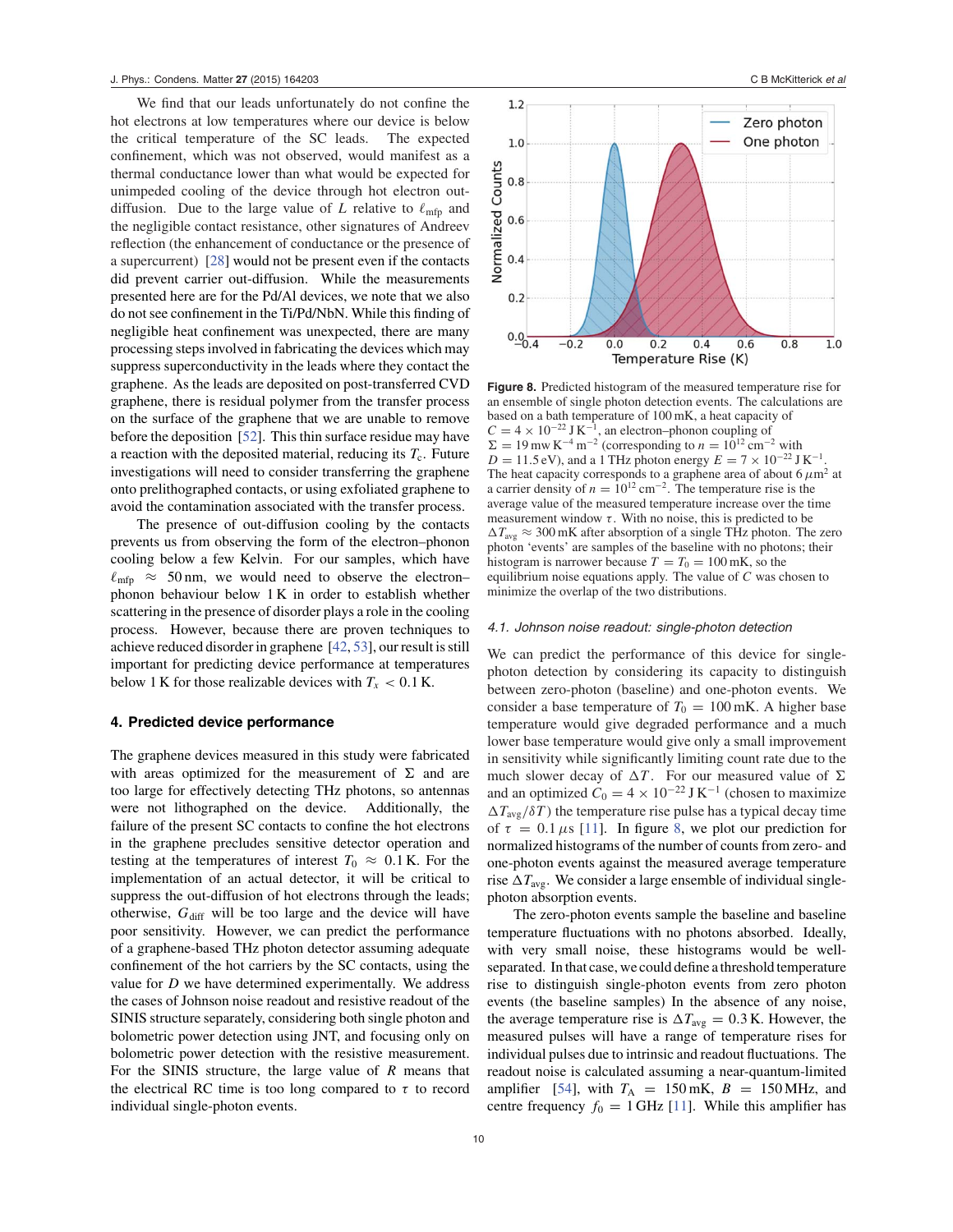not been developed, the noise is approximately six times the quantum limit,  $T_{OL} = hf_0/2k_B$ , and similar performance has been achieved at a higher centre frequency  $f_0 = 10$  GHz [55]. For the value of  $D$  measured, these histograms show substantial overlap; a graphene device with this deformation potential would not be an effective single photon counter for 1 THz photons.

The majority of the literature reports values of  $D$  that are at least as large as we found in our measurements. This suggests that the outlook for using graphene with a JNT readout to detect single THz photons is not promising unless graphene can be prepared with smaller values of D. We do find that a graphene device would have promise as a THz power detector if different device operating parameters were employed, even with the measured value  $D = 11.5$  eV. We discuss this in the following section.

## 4.2. Johnson noise readout: power detection

For bolometric power detection, a larger device area can be used as we are no longer constrained to have a small  $C_0$  to detect individual THz photons. A larger area of graphene is preferred so that there is a linear response to an incident power flux. Consider a large area of graphene, approximately  $400 \mu m^2$ , cooled to 50 mK, with a carrier density of  $n \approx 10^{12}$  cm<sup>-2</sup>. For a sample this large, the response will be nearly linear following the absorption of a THz photon. We can then use the nearequilibrium predictions of the device sensitivity.

Assuming the clean-limit form of electron–phonon thermal conductance given by  $(2.5)$  and that the electron heat is confined to the graphene by SC contacts, we find a thermal conductance of  $G_{\text{eph}} \approx 4 \times 10^{-15} \text{ W K}^{-1}$ . With this value of thermal conductance, the cooling of the graphene device after photon absorption can be modelled [11], yielding  $\tau \approx 2.5 \,\mu s$ . As the arrival rate for photons in the proposed applications does not exceed  $10^5$  s<sup>-1</sup>, and  $\tau \approx 2.5 \,\mu s$ , the photons will be sufficiently separated in time to avoid overheating of the device. Using (2.9) to calculate the equilibrium fluctuations and (2.3) to calculate the apparent temperature fluctuations due to the readout, we can estimate that the readout noise dominates and sets a total NEP  $\approx$  4 × 10<sup>-19</sup> W Hz<sup>-1/2</sup>, assuming a Johnson noise readout bandwidth of 10 MHz. This 10 MHz readout bandwidth allows for many devices to be read out with one amplifier having a 1 GHz centre frequency. We believe that 10s of devices, up to perhaps 50 to 100 could be multiplexed in this fashion [12]. This NEP is competitive with current state-of-the-art detectors [18].

The benefits of using this readout approach must carefully be balanced with the instrumentation and fabrication limitations when considering this system in an observatory instrument. By using a larger readout bandwidth, the device noise can be further improved as NEP  $\alpha$  1/ $\sqrt{\pi}$  NEP > 10<sup>-19</sup> W Hz<sup>-1/2</sup> but this comes at the expenfor NEP  $\geq 10^{-19}$  W Hz<sup>-1/2</sup>, but this comes at the expense of having to dedicate a larger bandwidth for each readout channel. In a large system, it would be desirable to read out many channels simultaneously with one amplifier and each channel with a slightly different centre frequency. Using a small bandwidth per channel, such as 10 MHz, would more





**Figure 9.** Simulation of the time evolution of electron temperature (red) and current (blue) with 1 T Hz photons arriving at a rate of 0.2 M Hz. The parameters used in the simulation are described in the main text. At  $t = 0$ , the electron temperature is chosen to be the bath temperature ( $T_0 = 100$  mK). The initial small rise in electron temperature is due to Joule heating from the bias voltage.

easily allow for multiplexing in the readout-frequency domain when using microwave frequencies centred at approximately 1 GHz.

# 4.3. Resistive readout: power detection

The performance of a SINIS bolometer with resistive readout can be simulated by numerically solving (2.10) with the measured value for  $\Sigma$ . We consider a device operating at the base temperature  $T_0 = 0.1$  K and choose several parameters in the simulations: SC energy gap  $\Delta$ , normal state total resistance<br>  $R_2$ , do bias voltage V, and graphene area A. With each set  $R_0$ , dc bias voltage V, and graphene area A. With each set of parameters, we calculate the time response of the electron temperature and the current signal  $I(t)$ , and the average current upon absorbing photons. In figure 9, we show an example of the simulation. In this case,  $A = 300 \mu m^2$ ,  $\Delta = 75 \mu eV$ ,<br>and  $R_2 = 1 kQ$ . The bias voltage across the SINIS device and  $R_0 = 1 \text{ k}\Omega$ . The bias voltage across the SINIS device is 20  $\mu$ V. Terahertz photons are absorbed at various incoming rates from 0.2–5 MHz. Under these conditions, current pulses with 50 pA peak amplitude are generated, corresponding to a peak electron temperature rise of 50 mK. The current pulse from a single 1 THz photon decays to the 'dark' background in less than  $1 \mu$  s. Detection of a single photon event appears to be beyond the capability of presently available low-noise amplifiers since a signal bandwidth  $> 1$  MHz is required [56]. On the other hand, given a sufficiently long integration time, the average current signal is measurable, and the graphene device can operate as a highly sensitive power detector, as shown in figure 9. Here the average current changes roughly linearly from a 'dark' current of 5 to  $\approx 60 \text{ pA}$  with a photon rate of 5 MHz. The thermal conductance is dominated by electron– phonon cooling, and thus the intrinsic NEP of this device is estimated to be NEP<sub>intr</sub> =  $2 \times 10^{-19}$  W Hz<sup>-1/2</sup>.

We next consider the contribution of amplifier noise to the total NEP. First we calculate the current responsivity in A/W. At an absorption rate of  $10^5$  s<sup>-1</sup>, 1 THz photons have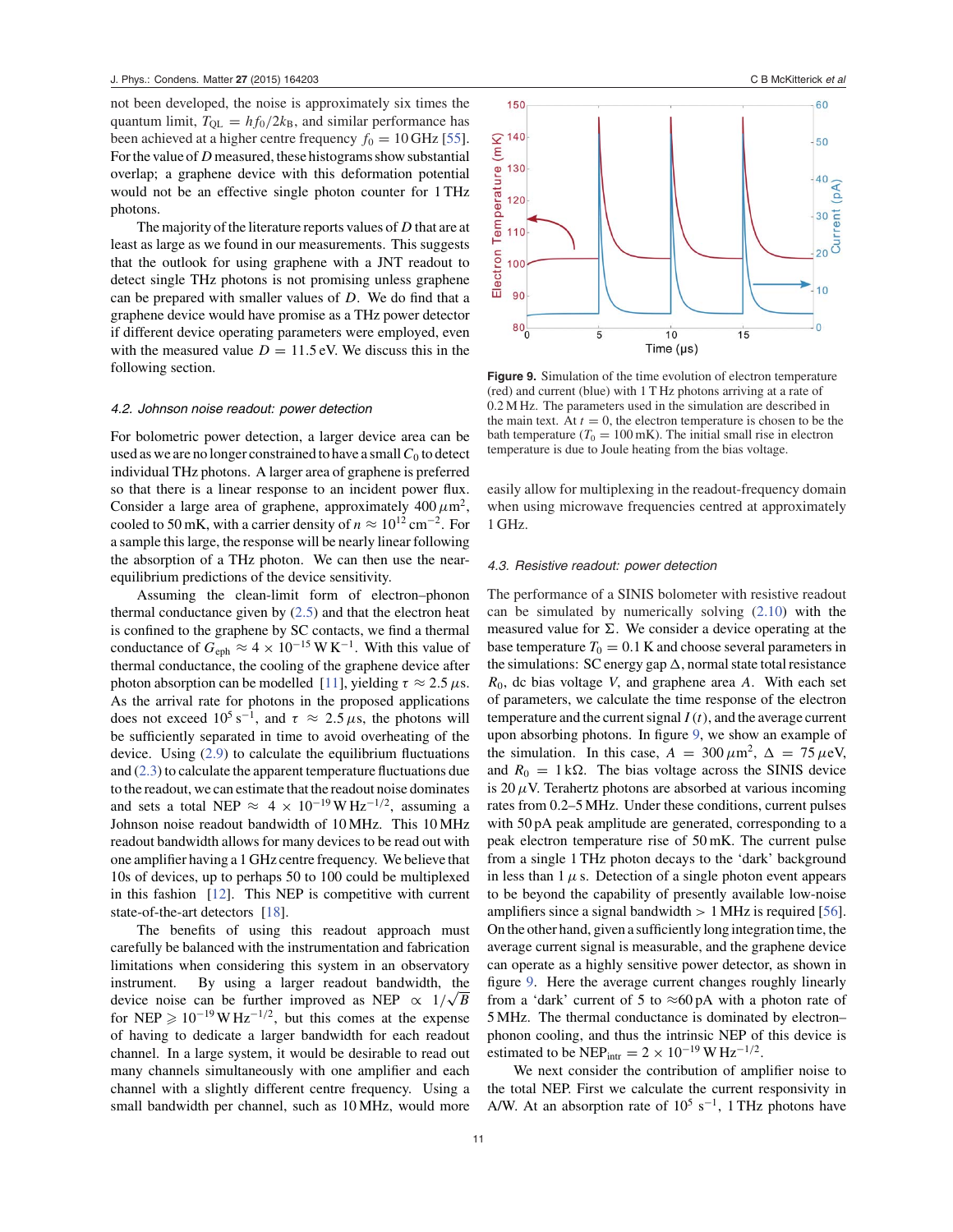

**Figure 10.** Simulation of the average current as a function of photon arrival rate. The extrapolation of the calculated data points shows a zero-signal current. The change of the average current from the zero-signal current can be used as a measure for the incident power.

a power of  $P_{\gamma} = 7 \times 10^{-17}$  W. Using the initial slope of the current response in figure 10, we find a responsivity of  $\mathcal{R} = 2 \times 10^4 \text{ A W}^{-1}$ . Low-noise FET voltage amplifiers have been produced with current noise at low frequencies (∼10–100 Hz) limited by the room-temperature input resistor (4 fA Hz<sup>-1/2</sup> for  $R = 1$  G $\Omega$ ). We consider finite audio readout frequencies to avoid  $1/f$  FET noise, which requires a THz photon source chopped on/off at an audio frequency. Current amplifiers that operate directly in a cryogenic environment with extremely low current noise have been developed [57, 58]. Assuming that the noise in a current amplifier configuration with a cryogenic feedback resistor can be <sup>∼</sup>1 fA Hz−1/2, the contribution of the amplifier current noise to the total NEP is NEP<sub>readout</sub> =  $5 \times 10^{-20}$  fA Hz<sup>-1/2</sup>. This is much less than the intrinsic NEP, so the amplifier noise will be neglected in the following discussion.

Finally, it is also necessary to consider the effects of shot noise across the tunnelling contacts [59]. For low transmissivity barriers, a dc current across the barrier generates a current noise in parallel to the device, equal to  $I_N = \sqrt{2eI}$ at frequencies such that  $eV \gg hf$ . For the 5 pA dark current above,  $I_N \approx 1$  fA Hz<sup>-1/2</sup>, comparable to the amplifier current noise. However, given that audio amplifiers typically have an input impedance much larger than the device impedance, much of that noise current will be shunted to the device and not be amplified with the measured signal. Thus, shot noise will also not contribute substantially to the total device noise.

There are several technical challenges that must be overcome to realize this low NEP. First, the SC gap of the contacts is optimized at  $\Delta \approx 75 \,\mu\text{eV}$  ( $T_c \approx 0.44 \,\text{K}$ ), a value<br>which is not realized with existing superconductors commonly which is not realized with existing superconductors commonly used for SIN tunnel contacts. A much larger SC gap would result in a device resistance which is too large; the resulting current from photon radiation would be too small to observe. A much smaller SC gap, on the other hand, would not provide sufficient thermal confinement. The optimized SC gap may be obtained by means of gap engineering using a multilayer material or by applying a small magnetic field to suppress the intrinsic gap of a higher  $T_c$  material (e.g. aluminium).

The second challenge is the size of graphene, which optimizes at a few hundred square microns. A much smaller graphene device would result in an electron temperature rise so large that the resistance response becomes saturated, yielding poor power contrast. While large size graphene films are available through the CVD technique, their quality may be limited and hence the clean-limit assumption in  $G_{eph}$  discussed previously may not accurately describe the system behaviour. On the other hand, with the rapid development of large area graphene synthesis, this issue may be resolved in the near future.

Finally, it remains a challenge to realize the ideal tunnel barrier that is assumed in  $(2.7)$ . While this was assumed in all of our simulations, achieving SC tunnel junctions of sufficiently high quality has not been demonstrated thus far. However, with further developments in device fabrication, we expect this goal to be achievable.

# **5. Conclusions**

For both JNT using SC contacts and resistive thermometry using SC tunnel junction contacts, graphene has the potential to be a competitive ultrasensitive detector of THz photons. Our simulations show that the relatively strong electron–phonon coupling that we measure in graphene effectively precludes its use for single-photon detection in the THz range. However, by turning instead to power measurements, where a larger averaging time can allow for more sensitive measurements, graphene can achieve a very low NEP.

There remain fabrication challenges associated with both JNT devices using SN contacts and tunnelling devices with SIN contacts. There are specific advantages to using one detection method over the other. In both cases, contacts which provide thermal confinement of heated electrons while still allowing effective readout of the temperature are unproven, though we see no obvious physical limitations on this front. Very sensitive and, as of yet, undeveloped microwave amplifiers are necessary to make JNT an effective measurement tool, while the tunnelling resistive readout requires a SC contact material which may need tuning to realize the necessary parameters. Finally, because the JNT mode of operation uses microwave frequencies, a frequency domain multiplexing (FDM) scheme can be used, dramatically decreasing the hardware required to operate a large array of pixels. The low frequency readout of the tunnelling resistance likely makes the use of FDM impractical for SIN devices employing a resistive readout. Consideration of each of these factors will be necessary to determine the direction of future studies and potential use of graphene devices to serve as ultrasensitive THz photon detectors.

#### **Acknowledgments**

The work at Yale was supported by NSF Grant DMR-0907082, an IBM Faculty Grant, and by Yale University. Facilities use at Yale was supported by YINQE and NSF MRSEC DMR